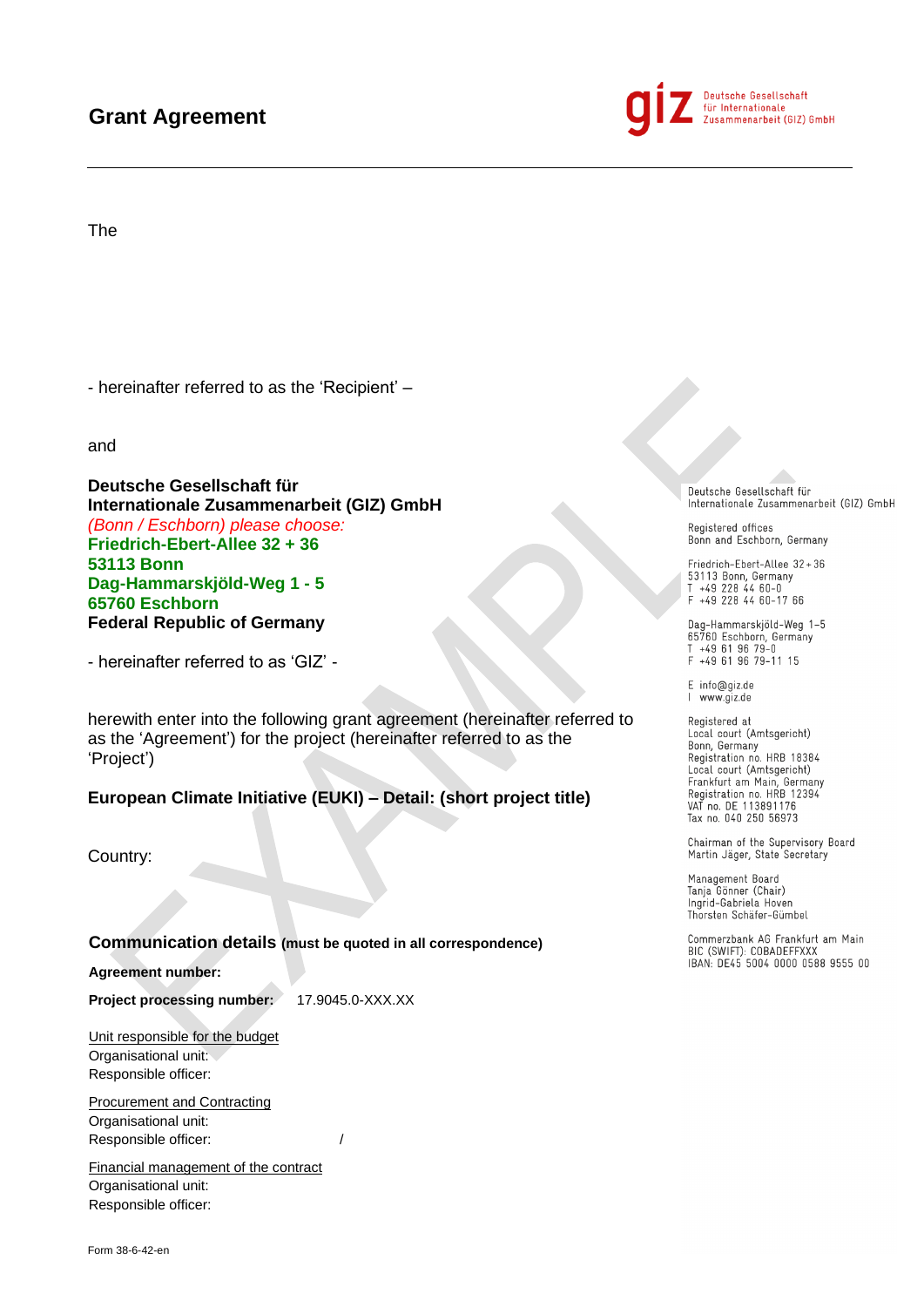

The basis for the grant provided to **[recipient]** is the commission from the **[commissioning party, e.g. Federal Ministry for the Environment, Nature Conversation and Nuclear Safety (hereinafter referred to as BMU)** dated **24.04.2017**. GIZ shall provide the grant pursuant to this Agreement exclusively on behalf of and for the account of BMU.

## **Article 1**

### **Amount and purpose of the grant**

As commissioned by the BMU, GIZ shall make available to the Recipient a grant of  $1.1 -$ 

## **up to EUR (amount)**

in words:

 $1.2<sub>1</sub>$ The Recipient shall use the grant exclusively for actual costs incurred within the scope of the Project described in Article 2 as attributed to the grant according to the budget lines below and the estimated budget, which sets out details of the Project costs (hereinafter referred to as the 'Estimated Budget'). The Estimated Budget is attached hereto **(Annex 1)** and forms an integral part of the Agreement.

| 1.               | External experts / Consultants | up to | <b>EUR</b> |
|------------------|--------------------------------|-------|------------|
| 2.               | <b>Staff</b>                   | up to | <b>EUR</b> |
| 3.               | Transportation / Travel costs  | up to | <b>EUR</b> |
| $\overline{4}$ . | Training costs                 | up to | <b>EUR</b> |
| 5.               | Procurement of goods           | up to | <b>EUR</b> |
| 6.               | Other costs / Consumables      | up to | <b>EUR</b> |
| 7.               | Administration costs (<br>%)   | up to | <b>EUR</b> |
| 8.               | Forwarding of funds            | up to | <b>EUR</b> |

The grant is made available for the period from to . Only actual costs incurred  $1.3$ during this period and related to activities carried out during this period may be financed from the grant.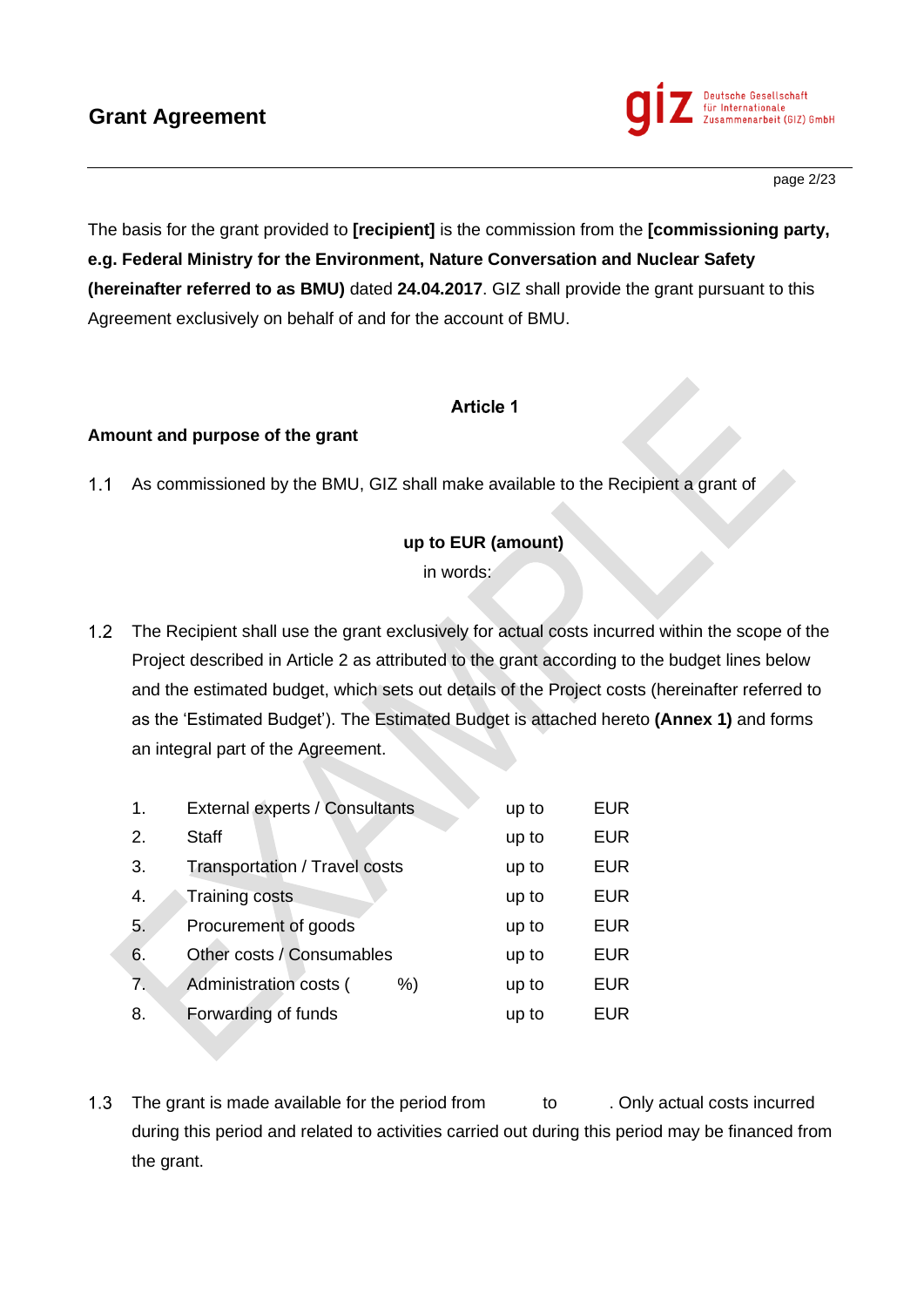# **Grant Agreement**



page 3/23

GIZ shall have the right to refuse disbursements after . *(two months after the end date of the agreement)*

- $1.4$ The Recipient shall use the grant only for necessary and reasonable actual costs incurred in accordance with sound business principles.
- The Recipient shall be entitled to spend up to 20% more than the budget line amount  $1.5$ specified in Article 1.2 for any budget line (except for administration costs and forwarding of funds if these items are contractually agreed) provided that the actual costs are reduced by the same amount in one or more of the other budget lines [*additional text in the case of partial financing (1.7):*] to be financed from the grant. The Recipient shall inform GIZ about the relevant budget line changes for cross-checking when submitting the financial statements.
- $1.6$ The grant may be used only for actual costs not already financed under other subsidies or long-term loans.

#### *Additional text in case of partial cofinancing (cf. Guidelines)*

 $1.7<sub>2</sub>$ The Project is cofinanced by the following parties (the Recipient and/or third parties) through grants / in-kind contributions / loans up to the amount of:

| 1. [name] | up to EUR | equals | $\%$ |
|-----------|-----------|--------|------|
| 2. [name] | up to EUR | equals |      |

The respective allocation of the individual contributions made by each cofinancing party to the estimated Project expenditures is shown in the Estimated Budget **(Annex 1)**. GIZ's grant is made available subject to the condition that all of the aforementioned cofinancing parties provide their contributions.

If the actual costs for the Project to be financed by the various parties amount to less than the estimated costs, GIZ is entitled to reduce its grant in the same proportion as the actual costs are reduced in relation to the estimated costs.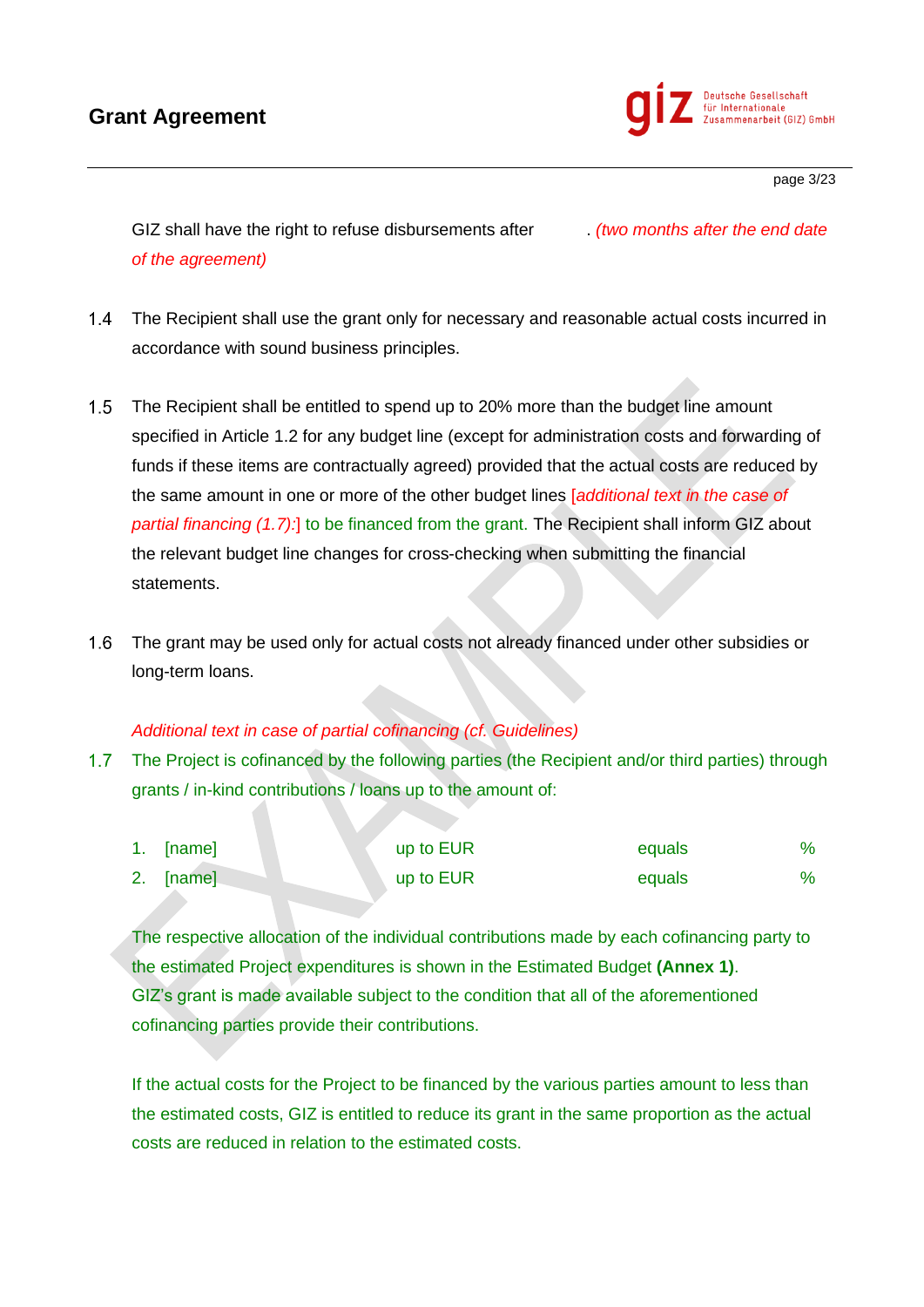

page 4/23

# **Article 2**

## **The Project**

- $2.1$ The primary objective of the Project financed by the grant is . This overall objective is defined by the following benchmarks:
- 2.2 In order to achieve this objective, the following measures are planned to be undertaken by the Recipient:

Details are laid down in the project proposal dated , which is attached hereto **(Annex 2)** and forms an integral part of the Agreement (hereinafter referred to as 'Project Proposal').

# **Article 3**

### **Financial management of the grant and disbursement procedure**

- $3.1$ The Recipient shall maintain and consistently apply an adequate financial management system that includes separate informational statements and project records for the grant prepared in accordance with internationally recognised accounting standards. The Recipient shall always comply with the requirements set out in the Financial Guidelines for Grant Agreements attached as **Annex 3**.
- $3.2$ After entering into the Agreement, but no later than when the first request for pre-financing instalments, the Recipient **shall submit a schedule of financial requirements** drawn up in EUR (see template in **Annex 3**) that specifies **quarterly amounts for the entire term of the Agreement**, unless this has already been submitted at the time the Agreement was concluded. In accordance with the schedule of financial requirements, the Recipient **shall request quarterly** pre-financing instalments in EUR in the amount of the expected financial requirement for the following quarter, deducting any funds still available from the penultimate quarter.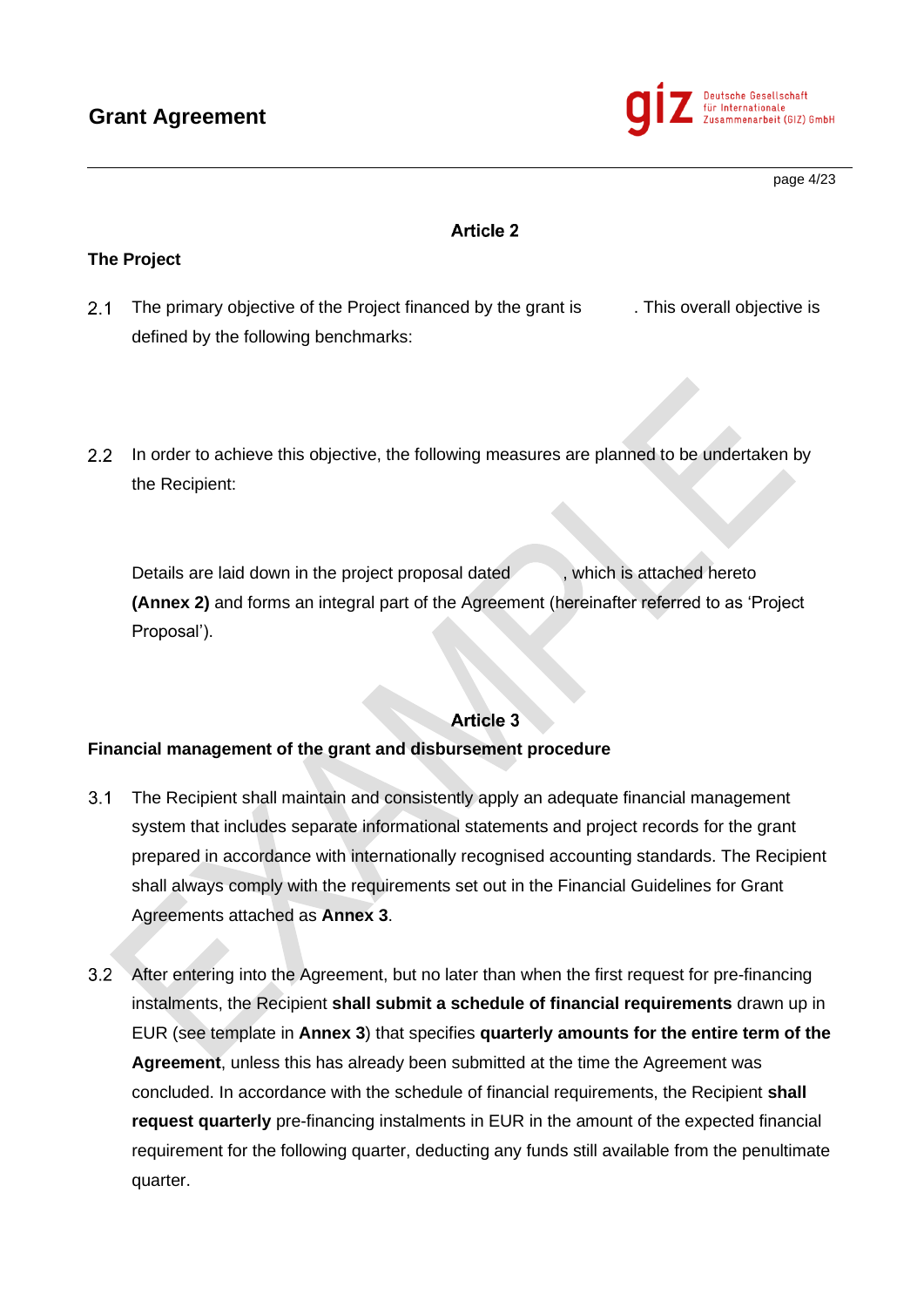

page 5/23

The request for each pre-financing instalment shall be submitted in an originally signed copy and must include the Project processing number and the Agreement number (see template in **Annex 3**).

The disbursement can only be made, if the funds are provided to GIZ by the commissioning party.

 $3.3<sub>2</sub>$ All funds made available under this Agreement must be accounted for separately from any funds provided by other donors.

The Recipient shall open a separate sub-account with its bank **or** a separate cost unit in its own accounts to settle the financial transactions involved in this Agreement and shall confirm to GIZ that this has been done when submitting its first request for pre-financing instalments.

GIZ shall issue all payments to the Recipient's account.

The Recipient shall submit confirmation from the bank verifying the account number at the latest together with the first request for the pre-financing instalment and every time a different account number is used.

All amounts paid by GIZ shall remain in the aforementioned account as trust funds until they are passed on to the final recipients or used to pay for the supplies and/or services to be financed from the grant.

 $3.4$ The amounts paid into the aforementioned account by GIZ shall be subject to interest to the extent permitted by the applicable legal provisions.

GIZ may at any time request that the Recipent promptly submits a copy of the interest agreement and/or interest calculation by the bank, or a confirmation from the bank that interest cannot be paid on the credit balance in the account.

Any income, interest or gains earned on the grant received by the Recipient under this Agreement ('Investment Income') as well as any funds reflowed to the Recipient which were originally distributed from the grant including, but not limited to, reimbursement or repayment, payment of principal, interest, dividends and fees, as appropriate, but excluding any unused or undisbursed amounts with respect to the Project ('Reflowed Funds') shall be reinvested in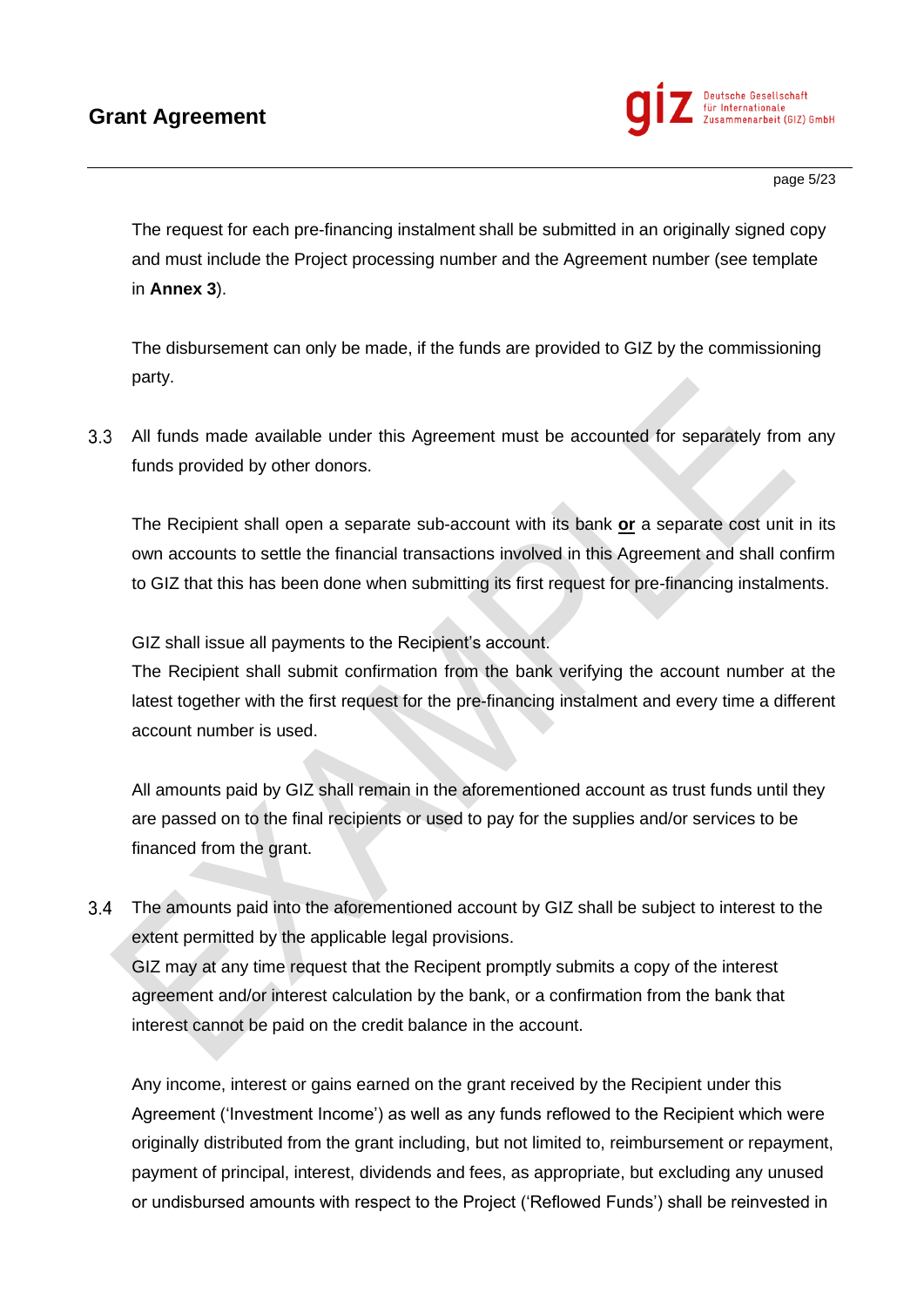

page 6/23

the Project by the Recipient and shall be indicated as such when submitting the financial statements by allocating these amounts to the respective budget line where they have been reinvested.

GIZ reserves the right to deduct any Investment Income and Reflowed Funds from the pledged amount of the grant.

- $3.5$ In the Recipient's accounting records for the Project, all vouchers, expenditures, actual costs and any Investment Income and Reflowed Funds related to the Project and the Estimated Budget to be financed from the grant shall be entered in chronological order and according to the regulations for proper and orderly accounting. These supporting documents shall be subdivided into the categories specified in the Estimated Budget and shall contain at least the following items:
	- a) Entry number
	- b) Date
	- c) Recipient/Origin of voucher
	- d) Amount
	- e) Reason
- $3.6$ Except for the first and second pre-financed period, the Recipient shall submit with each request for pre-financing instalments a financial statement originally signed (see template in **Annex 3**) for the pre-financing instalment of the penultimate period, providing evidence of the use of the funds, (*optional:* as well as confirmation of the cofinancing according to Article 1.7), and an inventory of the goods purchased according to Article 6.4 for the penultimate period.

Interim financial statements must be submitted no later than two months after the end of the respective pre-financed instalment period, even if no further pre-financing instalment is requested.

The financial statement must be drawn up in EUR. The actual costs shall be entered chronologically and broken down according to the cost categories as specified in the Estimated Budget **(Annex 1)**.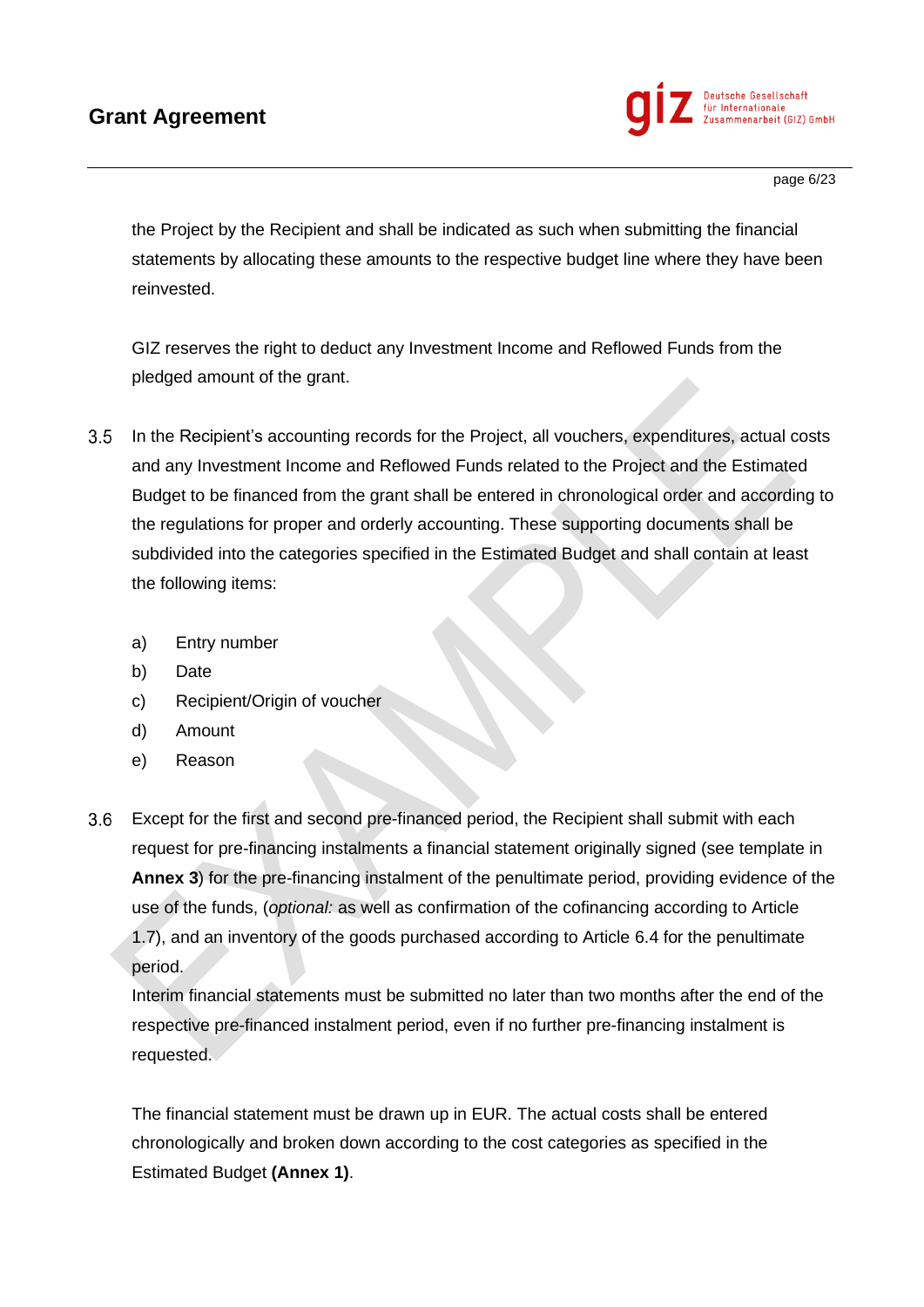

If the budget lines presented in Article 1.2 contain administration costs, these must be settled separately as a lump-sum percentage. All other budget lines shown under Article 1.2 will be settled against evidence.

Any remaining funds held by the Recipient based on the financial statement will be offset against the next disbursement.

The Recipient's request shall become due upon expiry of a verification period of 15 days after the financial statement has been received. Payment shall be made by GIZ no later than 30 days after the request becomes due, in the amount established and, where applicable, corrected, by GIZ.

- $3.7$ If the Recipient does not submit a financial statement or an inventory in the correct manner (according to Article 3.1, Article 3.5 and Article 6) or by the contractually agreed due date for the respective financial statement, GIZ is entitled to suspend payments until a correct financial statement or inventory is presented.
- $3.8$ The Recipient shall submit proof from the bank regarding the amount that has been credited in the currency of the account for the amounts disbursed by GIZ with the next financial statement. The expenditures in the currency of the account shall be converted to EUR at the exchange rate based on the amount credited to the account and the transferred EUR disbursement.

The Recipient shall use the real exchange rate and shall submit proof from the bank for each amount that has been credited to its account in the currency of the account and/or in the local currency for each grant amount disbursed by GIZ.

In absence of such proof and after GIZ has given their consent, the Recipient may convert the local currency based on the EU currency converter InforEuro or alternatively use its own certified exchange system, provided that the latter complies with international standards comparable to InforEuro.

Upon completion of the Project, but no later than two months after the completion of all measures, or upon expiration or termination of this Agreement, the Recipient shall submit to GIZ, in addition to the final narrative report according to Article 4.6 hereof, a final financial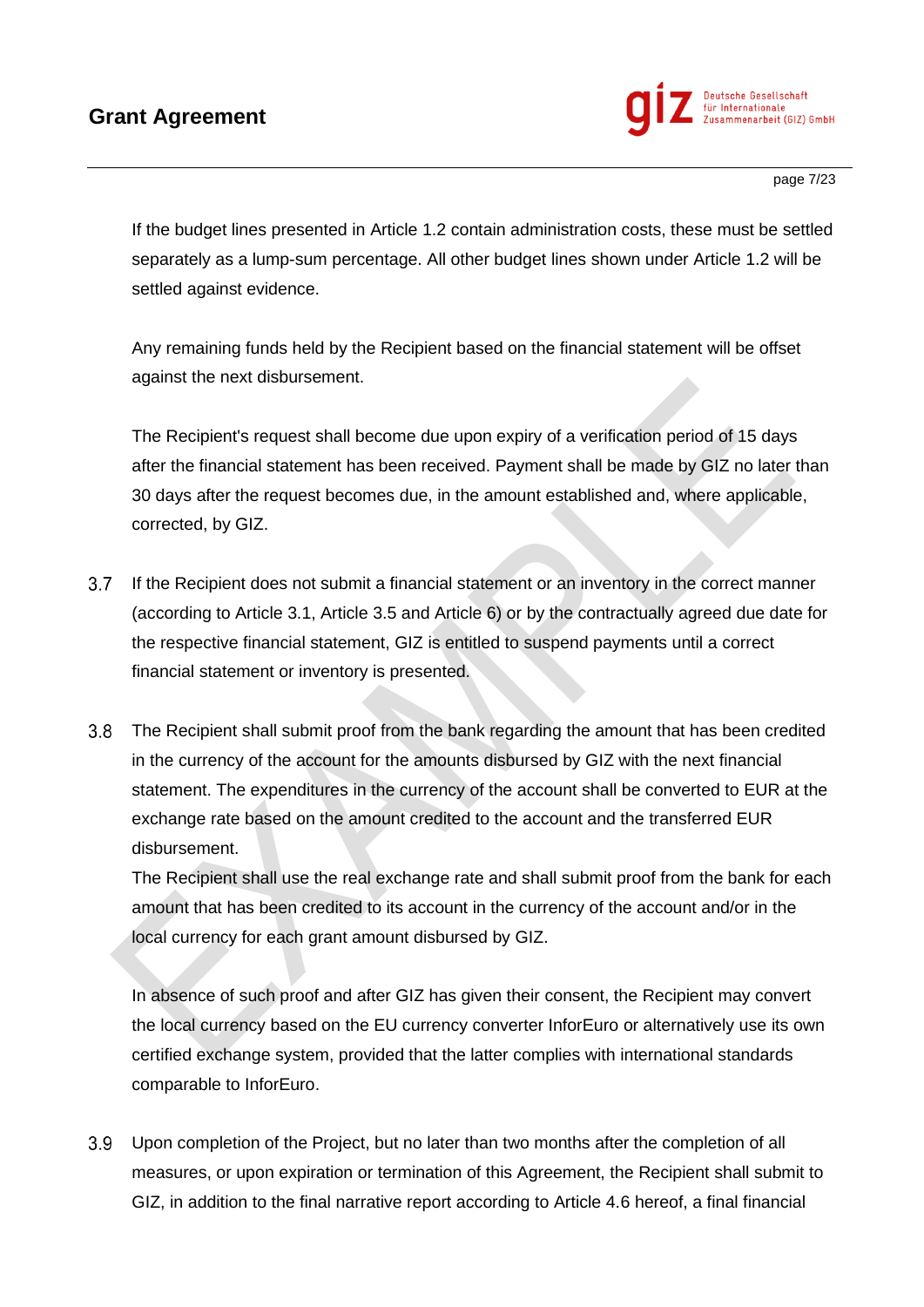

statement originally signed (see template in **Annex 3**) and provide GIZ with evidence of how the amounts disbursed have been used. The final financial statement must be drawn up in EUR. The actual costs shall be entered chronologically and broken down according to the budget lines as specified in the Estimated Budget **(Annex 1)**.

If the budget lines presented in Article 1.2 contain administration costs, these must be settled separately as a lump-sum percentage. All other budget lines shown under Article 1.2 will be settled against evidence.

Any remaining funds still held at the end of the Project or upon expiration or termination of this Agreement, including any remaining Investment Income, Reflowed Funds and unused funds, shall be returned to GIZ directly by the Recipient, immediately and without a request to do so, in EUR at the exchange rate based on the latest pre-financing instalment credited to the account. This shall not affect the right of GIZ to request a repayment according to the contractual terms.

To minimise the risk of repayment, the Recipient shall monitor the effective balance of funds before the final pre-financing instalment is requested.

3.10 Any interim and final financial statements shall be accompanied by copies of supporting documents in accordance with the Financial Guidelines **(Annex 3)** for every single cost item exceeding the amount of **EUR** .

The Recipient shall submit all documents either in German, English, French or Spanish, **or**  shall attach a translation into **one** of these languages.

## *Additional text in the case of partial cofinancing (1.7)*

- The final financial statement must be accompanied by a declaration specifying the extent to which the contributions to be provided by the aforementioned other cofinancing parties (the Recipient and/or third parties) have been paid.
- The amount of **EUR** (min. 10% of the Agreement value) shall be retained from the grant as security.

The final payment shall be disbursed up to the retained amount together with the final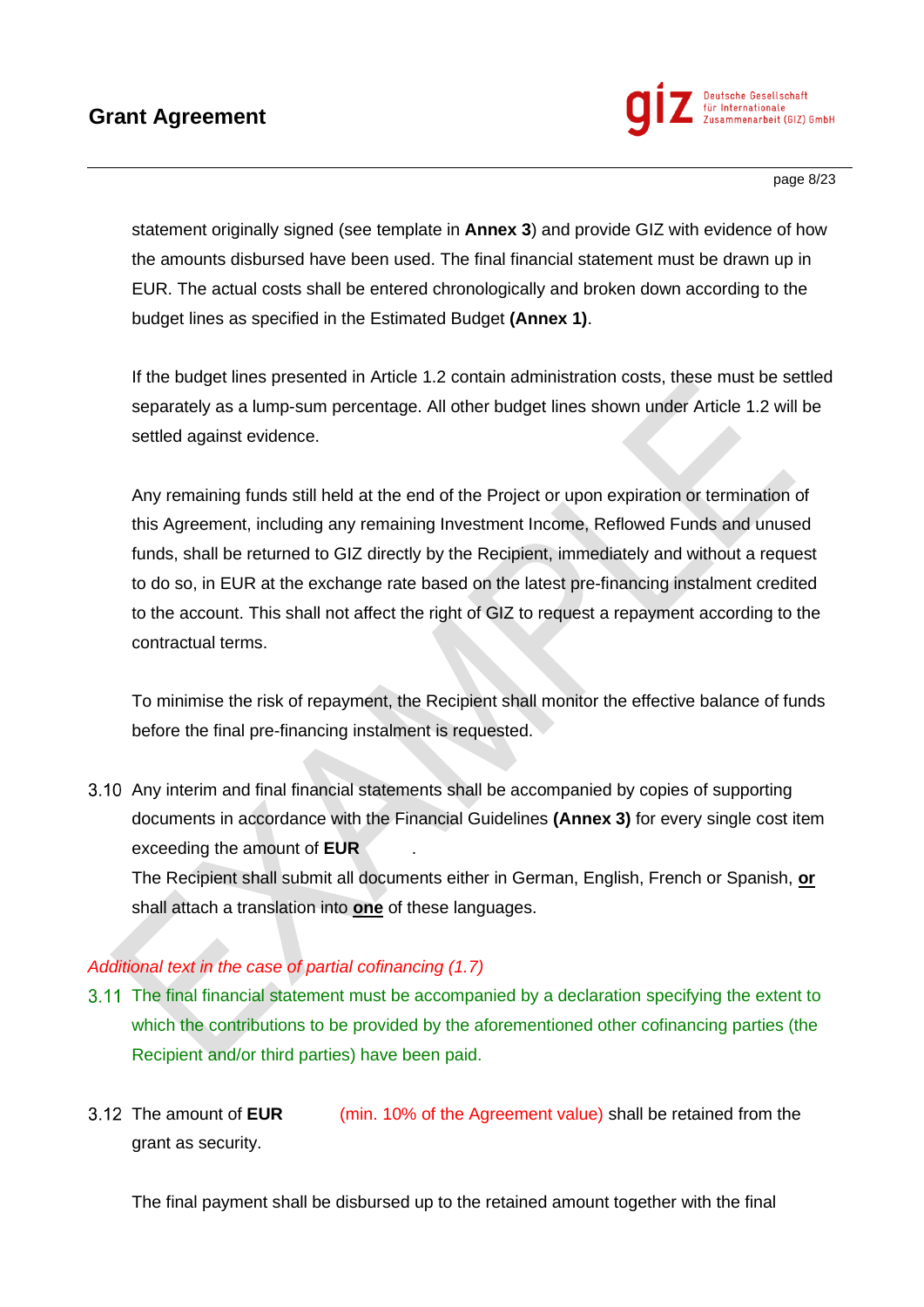

page 9/23

request for disbursement as soon as all obligations by the Recipient arising from the Agreement, in particular those regarding the provision of evidence on the use of funds for the purpose stipulated, and the reporting requirements have been met. GIZ reserves the right to retain 20% of the security retention amount until the external audit report has been handed over to GIZ.

GIZ may have the Project audited at its own expense at any time by an independent chartered accountant commissioned by GIZ, by its own experts or by its own audit authority.

This audit will examine whether the measures have been implemented and administered properly and correctly in accordance with the relevant terms of this Agreement, in particular with respect of cash and invoice management, the use of grant funds and the award of contracts for supplies and services.

The Recipient must permit GIZ and/or the certified public accountant commissioned by GIZ to inspect the accounts and any other documents related to the purpose of this Agreement at any time.

GIZ and/or the certified public accountant commissioned by GIZ shall inform the Recipient in writing about the upcoming inspection.

Upon completion of the audit report, GIZ shall inform the Recipient of the main findings. The Recipient shall promptly implement the recommendations made by GIZ on the basis of the audit findings and provide evidence thereof if requested by GIZ.

## **Article 4**

### **Implementation of the Project and reporting**

- $4.1$ The description of the measures in Article 2.2, including the Project Proposal **(Annex 2)**, constitutes the binding framework for the implementation of the Project. *If applicable:* Furthermore, the Recipient shall submit the following additional planning documents to GIZ
	- a) Before starting the implementation of each measure.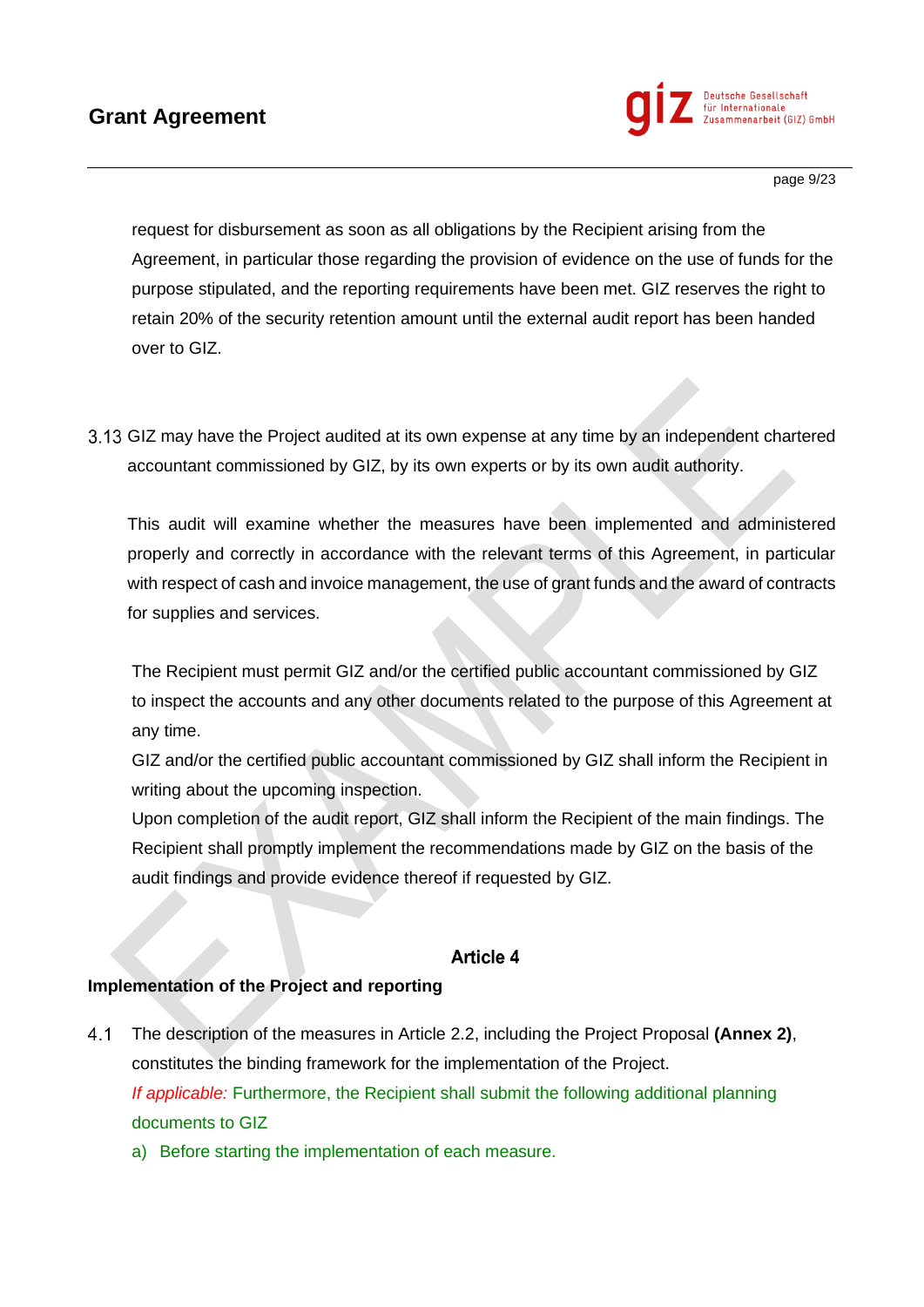

page 10/23

b) And/or before the disbursement of the first / second / or subsequent pre-financing instalment of the grant.

#### $4.2$ The Recipient shall

- a) carry out the Project with due diligence, efficiency and in accordance with sound administrative, technical, financial, business and development practices and in accordance with this Agreement;
- b) secure full financing for the Project and, upon request, furnish GIZ with evidence demonstrating that all actual costs not financed from this grant are covered;
- c) obtain, or contractually cause any other entity involved in the Project to obtain, at the relevant time, all necessary licenses, approvals and consents to implement, (if appropriate) carry out or operate any measure, all of which are to be maintained in full force and effect at all relevant times; and
- d) seek remedies under the relevant contract with each other entity for breach, non-performance or default by such entity;
- e) claim repayment by each other entity of any funds used by any of them to any illegal or improper purposes (including bribery) contrary to this Agreement or any laws of the country in which the Project is implemented;
- f) pay, upon request and starting on the date of receipt, interest at a rate of 5 percentage points above the respective rate applied by the European Central Bank to its main refinancing transactions p.a. for any amount not spent in a timely manner in accordance with the schedule of financial requirements for the Project;
- g) keep for ten years after submission of the final financial statement all books, records and the originals of the supporting documents, clearly identifying all actual costs for the services and supplies for the Project and those services and supplies financed from the grant;
- h) enable GIZ or any third parties authorised by GIZ at any time to review the books and any other records and documents relevant for the implementation of the Project and to visit all facilities related thereto.
- $4.3$ All press releases or public statements intended to be made by the Recipient regarding this Agreement and the Project must be approved by GIZ in writing prior to release or disclosure.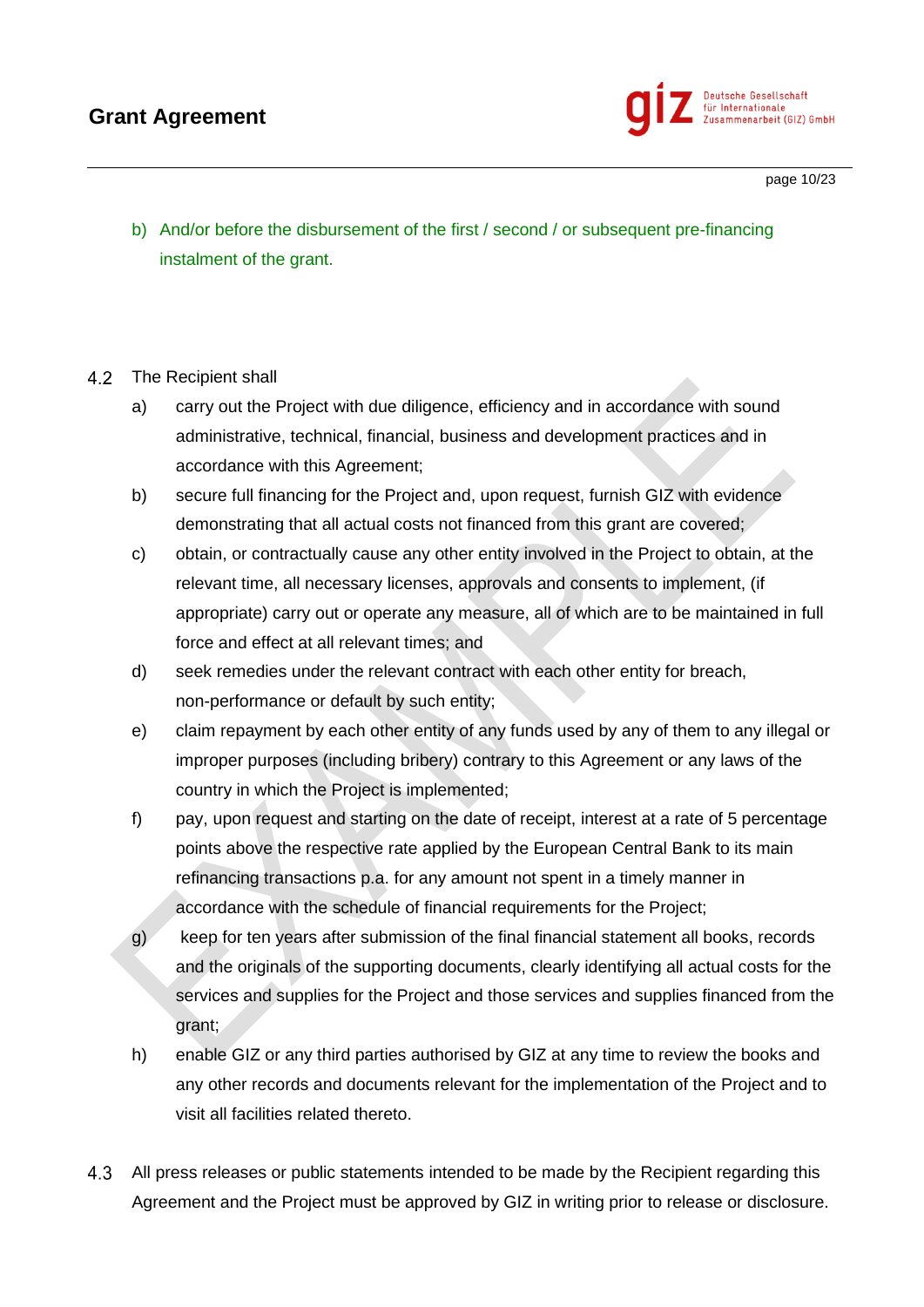

page 11/23

However, the Recipient shall not be required to obtain prior written consent from GIZ for short references posted about the Project financed by GIZ on the Recipient's website. For all publications on the Project, the Recipient shall always indicate in an appropriate manner that it is conducting or has conducted its activities within the framework of a Project financed by GIZ as commissioned by the Government of the Federal Republic of Germany.

The Recipient will assure that all publication, communication and/or visibility activities are in accordance with **Annex 6** of the Agreement.

The Recipient will notify GIZ immediately and strive to remedy any detected shortcomings in the implementation of the publishing, communication and visibility requirements, which are set out in the document 'Cooperate Design and Wording', which is attached to this Agreement as **Annex 6**.

The Recipient shall inform GIZ in writing of any circumstances that may seriously affect or 4.4 jeopardise the attainment of the purpose of this Agreement, substantially interfere with the performance of the Recipient's material obligations under this Agreement, or with the Recipient's management or implementation of the Project, and shall promptly provide detailed information of this upon becoming aware of such circumstances.

For the avoidance of doubt, this obligation to provide information shall also apply in cases including but not limited to: substantial changes in the risk assessment of the Project; the occurrence of unintended adverse impacts on human rights, the environment and climate, contexts characterised by fragility and violence, and gender equality; other significant time, financial, technical or development policy changes in the course of the Agreement; and risks to the safety or health of assigned staff.

Major changes to the measures described in Article 2.2, including the Project Proposal, or major changes to the estimated costs may be applied only on the basis of revised planning and after obtaining written prior consent from GIZ. 'Major Change' means any substantial change of the scope, structure, design or objectives of the Project that substantially alters the purpose or benefit of the Project.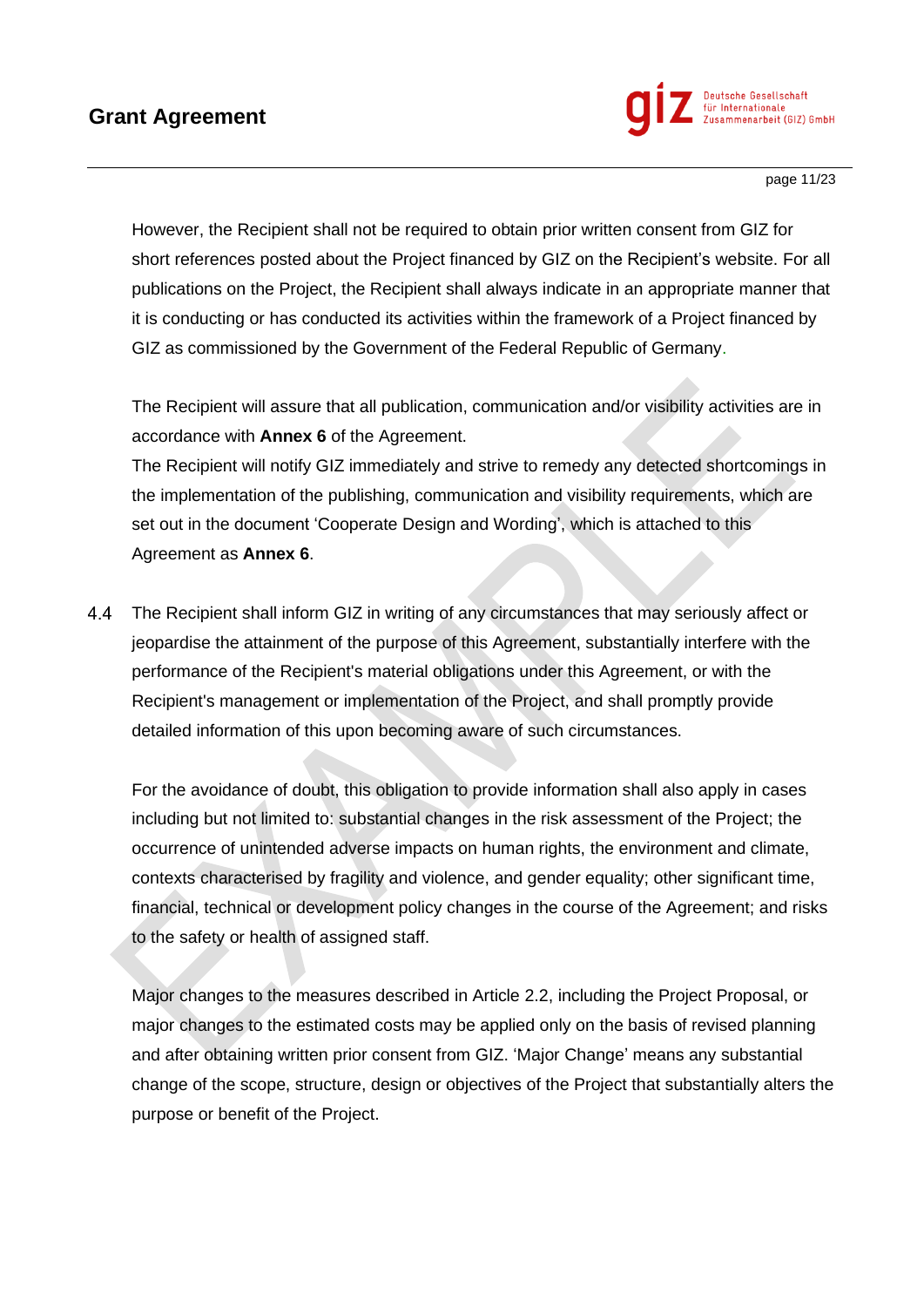

page 12/23

- 4.5 The Recipient shall submit **progress reports** every six months (according to **Annex 5**). The reports shall be submitted to GIZ no later than two months after the end of the respective reporting period.
- 4.6 The Recipient shall draw up a **final report** (according to **Annex 5**) describing the implementation and results of the Project in light of the objectives set and submit this report to GIZ no later than two months after completion of all measures, at the latest two months after the end of the period referred to in Article 1.3.
- $4.7$ The Recipient shall inform the GIZ early about any upcoming project conferences or workshops in regard to this project measures. A potential participation of Federal Ministry for the Environment, Nature Conservation and Nuclear Safety (BMU) can be facilitated.

### **Article 5**

#### **Sub-grants to final recipients**

- $5.1$ In cases where goods, construction works or services are purchased using grant funds, Article 6 shall apply.
- If, in accordance with the Project Proposal and Estimated Budget **(Annexes 1 and 2)**, the Recipient is entitled to forward parts of the grant as sub-grants to third parties ('final recipients'), the Recipient ensures that it does not violate EU state aid law by forwarding the funds.

When forwarding funds, the Recipient shall also ensure that the relevant terms and conditions of this Agreement are substantially applied to the contractual relationship between the Recipient and the final recipients, in particular but not limited to the stipulations related to the use of the grant funds and to the disbursement and reporting procedures. The Recipient shall also ensure that the final recipients are not entitled to pass on the funds received or any part thereof to other recipients by including this condition in the contracts with the final recipients.

 $5.3$ Prior to any forwarding of funds, however, the Recipient shall perform appropriate due diligence processes to assess the integrity and capacity of each final recipient, while taking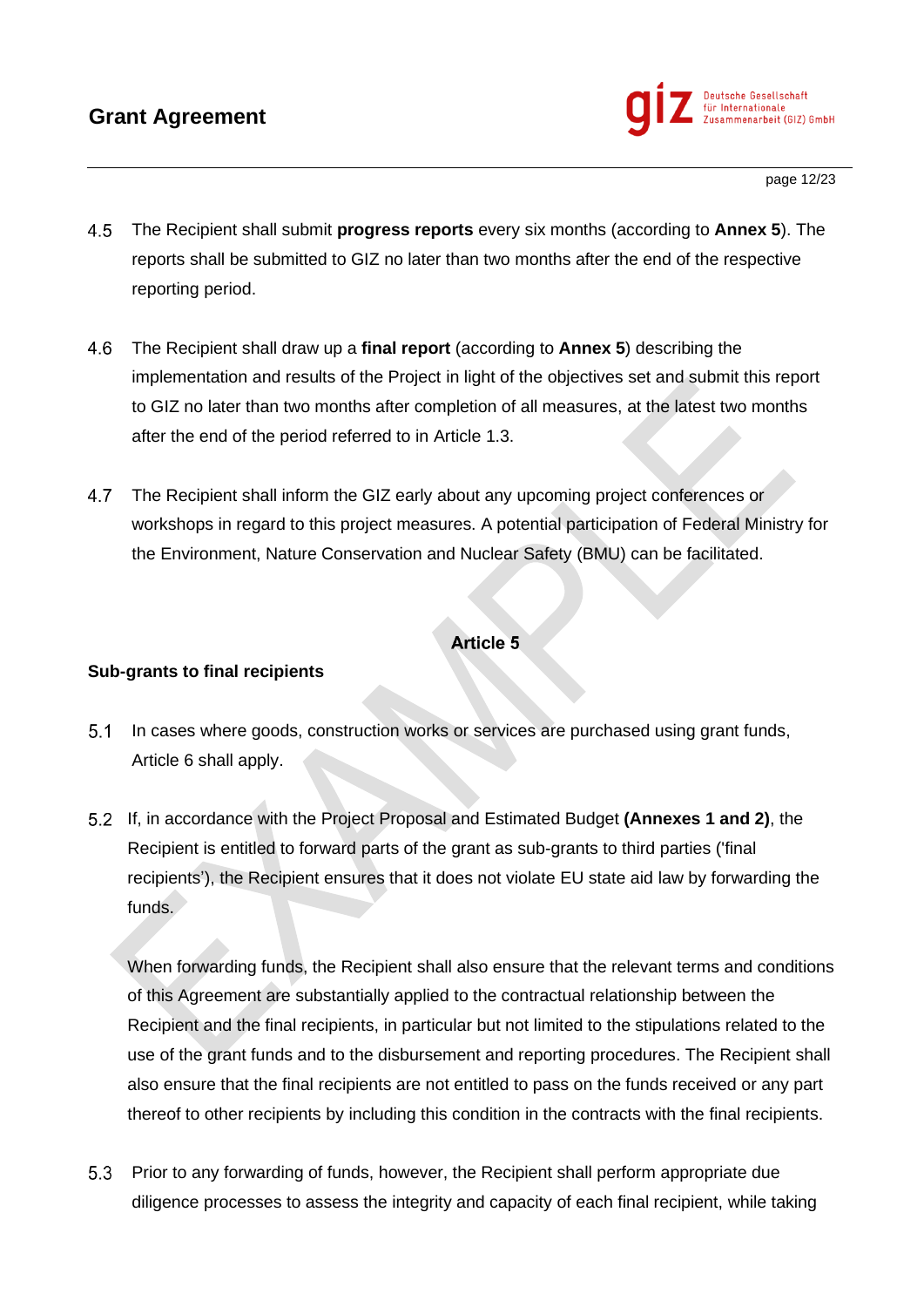

page 13/23

into account the non-profit objective of the Project, and select each final recipient based on a positive assessment of that final recipient's capacity to carry out the measure that is being assigned to it. The Recipient shall document the assessments in a transparent manner and make such assessments available to GIZ upon request.

If the final recipient has not yet been specified when the Agreement is signed, the Recipient must submit a written list of potential final recipients, including their estimated budgets, to GIZ and obtain GIZ's written consent before forwarding any funds to the final recipient.

 $5.4$ The Recipient must provide evidence of the use of the funds granted under this Agreement by submitting appropriate financial reports and supporting documents. In this respect, the Recipient is obliged to check the contractual and financial evidence presented by the final recipient and to forward this evidence to GIZ together with the findings of its own checks to verify the evidence when settling the amounts provided by GIZ under the terms of the Agreement. Pre-instalments to third parties shall be included separately in the financial statements. Proof of costs related to these instalments must be requested by the Recipient from the final recipient, checked and documented in accordance with Article 3.1 in the financial statements submitted by the Recipient to GIZ.

#### **Article 6**

#### **Purchasing of goods, construction works and services**

 $6.1$ When awarding contracts for supplies, construction works or services to be financed in full or in part from the grant, the Recipient shall observe, insofar as applicable, the regulations on public procurement which apply in (Recipient's country), and shall in any case comply with the provisions in **Annex 4a** (Award Procedure / Procurement Guidelines), which are an integral part of this Agreement. The contract award procedure, including but not limited to all decisions in this context, shall be documented in accordance with the template provided as **Annex 4b** (Documentation of Contract Awards). The documentation shall be stored with the accounting vouchers and documents pursuant to Article 3. At the request of GIZ, the Recipient shall furnish evidence of the proper implementation of the contract award procedures.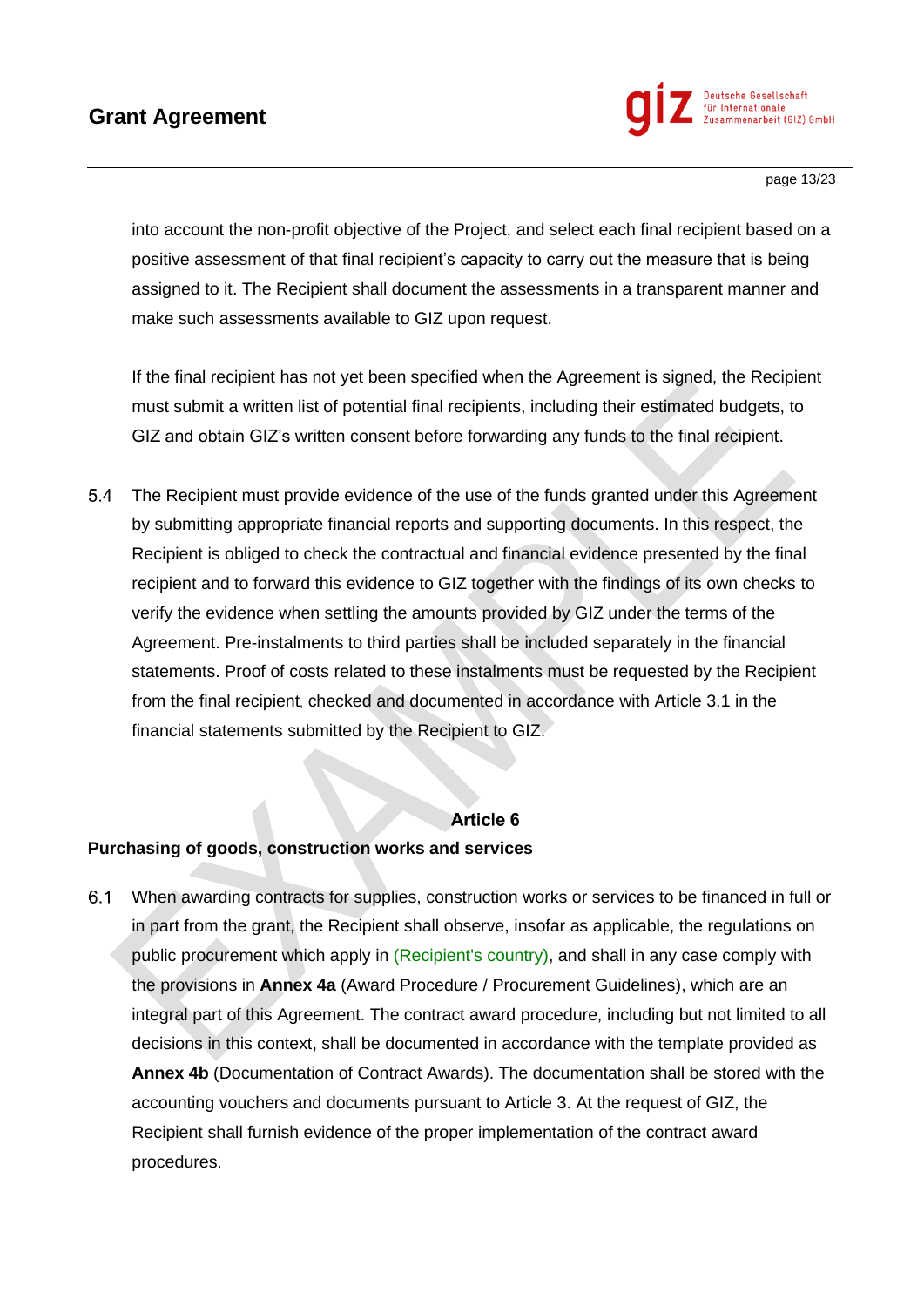

page 14/23

- $6.2$ If the Recipient has violated any of the provisions set out in Article 6.1, including the requirements stipulated in **Annexes 4a and 4b**, GIZ shall be entitled to deduct the respective amount of any additional costs incurred due to the violation, but at least 20 % of the respective purchasing volume from the grant for each violation. The right to suspend or terminate the disbursements, to terminate the Agreement, or to reclaim repayment in accordance with Article 13 of this Agreement remains unaffected.
- $6.3$ Upon entering into contracts for supplies, construction works or services to be financed according to the terms of this Agreement, the Recipient shall ensure that
	- a) the goods, construction works or services procured do not violate or infringe any industrial property or intellectual property right or claim of any third party ('Third Party IP Rights');
	- b) all contracts for the procurement of goods, construction works or services contain appropriate representations, warranties and indemnities from the contractor or supplier to the Recipient with respect to Third Party IP Rights;
	- c) all goods, construction works or services procured under this Agreement are used exclusively for the purposes of the Project, and all facilities relevant to the Project are at all times properly operated and maintained (taking into account reasonable wear and tear);
	- d) competent and qualified consultants and contractors are employed/contracted to achieve the objectives of the Project; procurement should comply with the relevant sustainability standards;
	- e) the terms of payment of these contracts conform to customary trade practices; import duties, which may not be financed under the Agreement, are to be indicated separately in the contracts to be entered into and in the invoices;
	- f) adequate provision is made for the insurance of any goods required for the Project to protect against risks in accordance with prudent industry practice and that any compensation from the insurance is payable in a freely usable currency to replace or repair such goods;
	- g) the supplies to be financed are insured against transportation risks to an adequate and customary extent in order to provide for the placement of goods or restoration to their original state; imported goods are to be insured in freely convertible currencies, as far as possible;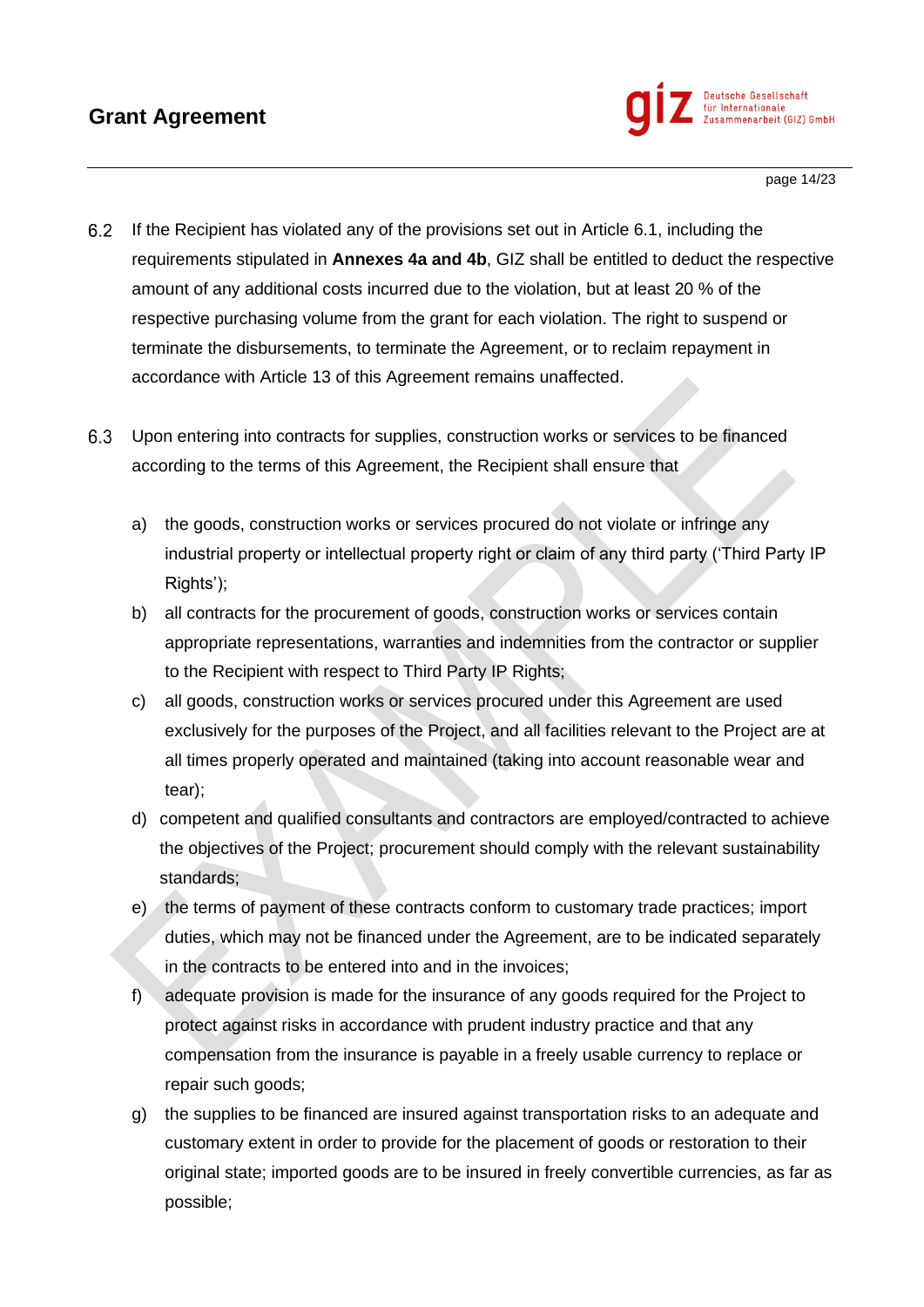

page 15/23

- h) reimbursement, insurance, security, warranty or similar payments which may be claimed on the basis of those contracts, are to be transferred to the account indicated in Article 3.3 and reassigned for Project use. The Recipient shall notify GIZ of the amount of payments received within the scope of the Project reports.
- $6.4$ The Recipient is obliged to submit up-to-date inventories with each financial statement. All items financed from the grant whose purchase or manufacturing costs exceed **EUR 800.00** (net) must be inventoried.

Where the respective inventory submitted includes inventoried items that are listed for the first time, ownership of the inventoried items is transferred from the Recipient to GIZ to secure any claims of GIZ against the Recipient arising from or in connection with this Agreement (incl. possible reversal claims), and at the same time the items shall be provided on loan to the Recipient by GIZ until completion of the Project.

If and insofar as the Recipient uses any part of the funds to purchase items for the purpose of implementing measures for the Project (such as vehicles or office equipment; referred to as 'inventoried items' in Article 6.4 of this Agreement), upon completion of the measures or termination of this Agreement, GIZ shall be entitled to determine and decide at its sole discretion to take any steps with regards to these items that are in the best interest of the continued operation of the Project.

The transfer of ownership shall be noted on the related certificate of assignment which shall be submitted with the final financial statement.

### **Article 7**

### **Intellectual property rights**

 $7.1$ With respect to any intellectual property generated by the Recipient in the course of or in connection with the implementation of the Project, including in particular, but without limitation to the reports produced pursuant to Article 3 and 4 and all studies, documents or other work results, including computer programs, resulting from the Project implementation and financed in whole or in part from the grant ('Intellectual Property'), the Recipient hereby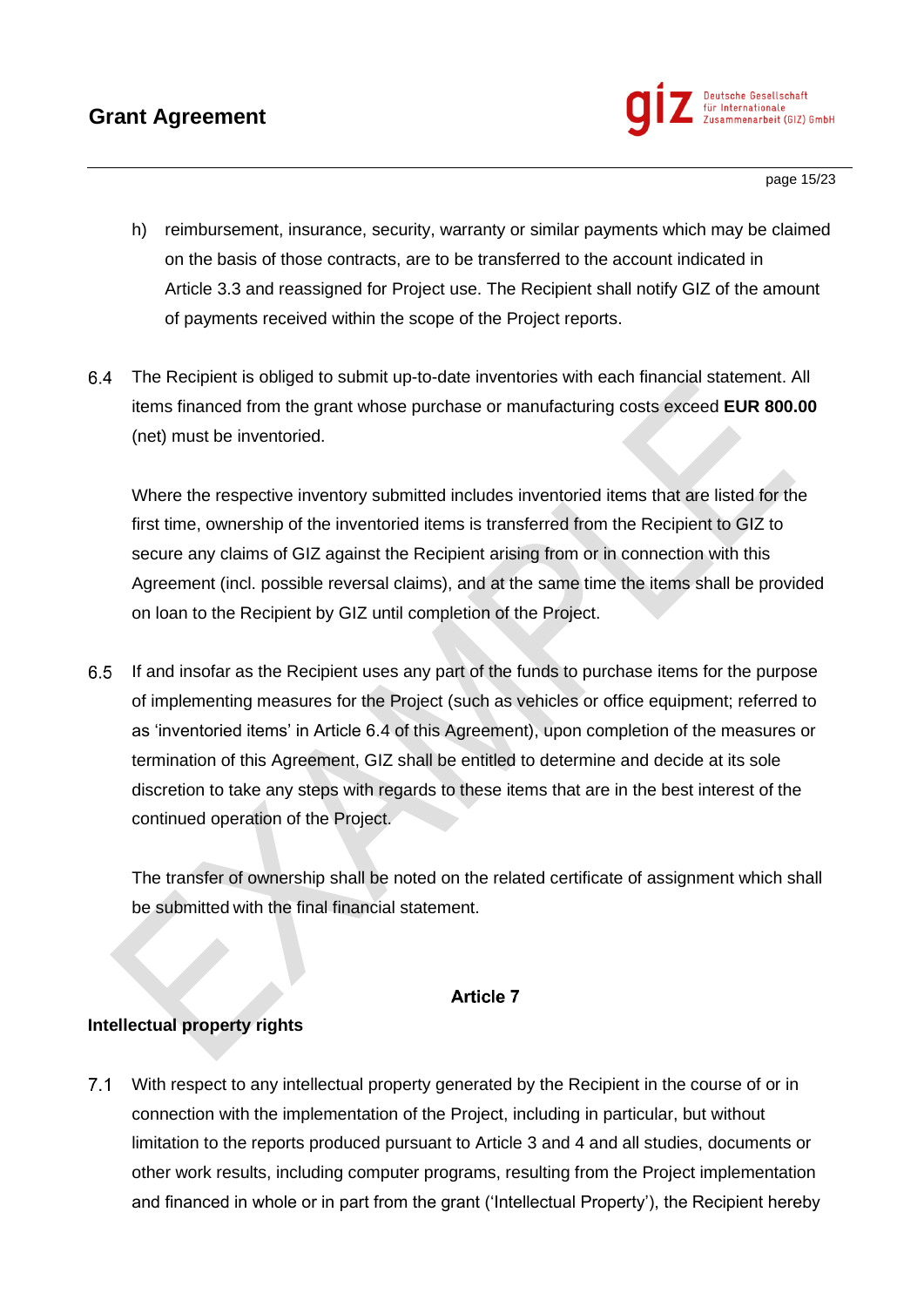

page 16/23

grants GIZ an irrevocable, non-exclusive, world-wide, royalty-free and transferable right to use for non-commercial purposes all such Intellectual Property in all areas and fields, including their processing and translation and use in electronic media. The Recipient shall hand over one copy of the materials to GIZ promptly on request by GIZ. GIZ is entitled to grant simple sub-user rights to third parties.

The Recipient guarantees that the material provided in the course of implementing the Project is not subject to any copyright or other third-party rights that would prejudice the use of the Intellectual Property to the extent described above. The Recipient shall indemnify and hold GIZ harmless against any third-party claims that may arise from granting the rights pursuant to Article 7.1 and shall reimburse GIZ for any reasonable costs incurred in connection with the legal defence to such claims.

### **Article 8**

#### **Data protection**

- $8.1$ GIZ shall process personal data in connection with this Agreement exclusively in accordance with the General Data Protection Regulation of the European Union (GDPR). Such data shall be processed solely for the purpose of implementing, managing and monitoring this Agreement. To the extent permitted by law the Recipient has the right to view, erase or correct its personal data and can contact GIZ [\(datenschutzbeauftragter@giz.de\)](mailto:datenschutzbeauftragter@giz.de) or the government bodies responsible for such matters in order to assert its rights.
- $8.2$ The Recipient shall comply with the applicable data protection regulations of the EU and of national legislation (including approval and reporting obligations) when processing personal data in connection with this Agreement. The Recipient shall provide its employees access to the data only to the extent absolutely necessary for implementing, managing or monitoring the Agreement and shall require its relevant employees to maintain data confidentiality. Personal data shall be treated confidentially by the Recipient in all circumstances. The Recipient shall implement technical and organisational security precautions appropriate to the risks arising from data processing and to the type of personal data concerned. The Recipient shall inform the employees concerned that their personal data will be collected and processed by GIZ.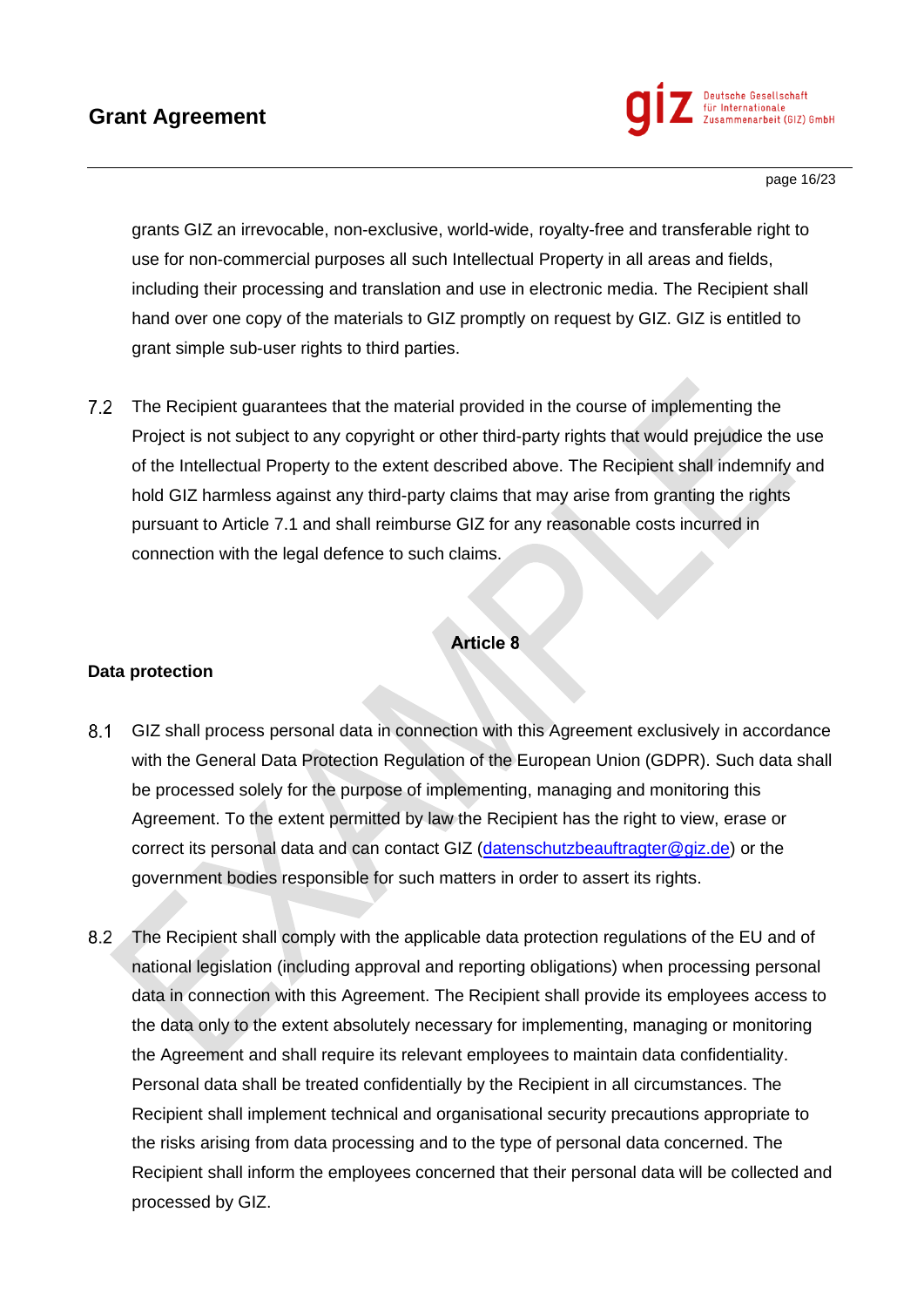

page 17/23

# **Article 9**

#### **Compliance with legal regulations as well as environmental and social standards**

- $9.1$ When using the funds provided, the Recipient shall respect the local conditions in the relevant country, as well as the customary trading practices and legal provisions, ordinances and official regulations. When using the funds provided, the Recipient shall also comply with all applicable tax regulations and shall take into account the associated general, special and social impacts.
- $9.2$ The Recipient is obliged to use the funds in compliance with international standards and multilateral agreements, in particular international human rights conventions, the International Labour Organisation (ILO) declaration of 1998 and to ensure the protection of children; the prevention of violence, abuse and exploitation of any kind; non-discrimination, especially with regard to origin, ethnicity, religion, age, gender identity, sexual orientation or disability; as well as the promotion of equal opportunities for all genders when using the funds.

The Recipient shall also use the grant in compliance with applicable national and international environmental law, minimise emissions of greenhouse gases and avoid any action that could increase the vulnerability of the population and/or ecosystems.

The Recipient is obliged to use the grant in a way that avoids or reduces unintended adverse impacts on the environment, climate protection, adaptation to climate change, human rights, contexts characterised by fragility and violence, and gender equality by implementing attributable mitigation measures. It also undertakes to harness potential for promoting gender equality.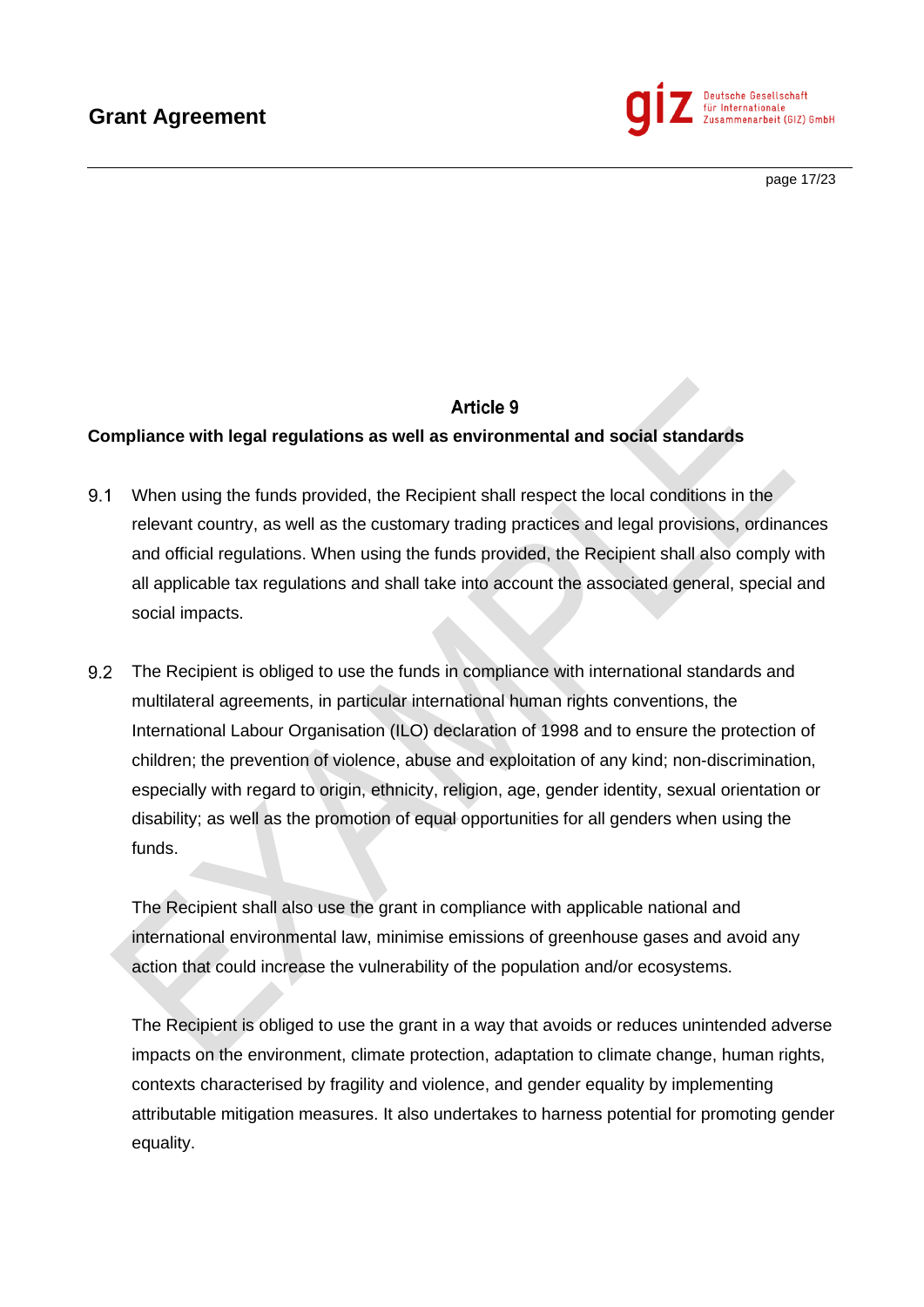

9.3 The Recipient shall take appropriate measures to prevent sexual harassment in a professional context and shall refrain from inciting violence or hatred as well as objectively unjustified discrimination against an individual or group of individuals.

# Article 10

## **Conflicts of interest**

- The Recipient shall at all times act in an impartial and loyal manner. A conflict of interest may arise in particular from economic interests, political affinities or national ties, family or friendships or other ties or interests.
- 10.2 During the term of the Agreement the Recipient shall not conclude any contract where a conflict of interest is to be anticipated due to the nature of the contract or due to the Recipient's personal or financial connections with a third party unless prior consent has been given by GIZ in writing.
- 10.3 In the event that a conflict of interest or a potential conflict of interest arises in the course of this Agreement, the Recipient must disclose such event to GIZ without undue delay and consult and reach agreement with GIZ on any further steps to be taken.

## **Article 11**

# **AntiMoney Laundering (AML), countering the Financing of Terrorism (CFT), anti-bribery and compliance with embargoes**

- 11.1 The Recipient shall not support activities that contribute to money laundering, terrorism financing or corruption.
- 11.2 The Recipient shall not make available, either directly or indirectly, any funds or other economic resources from the grant to third parties that are on a sanctions list issued by the United nations and/or the EU. In connection with the Project as described in Article 2, the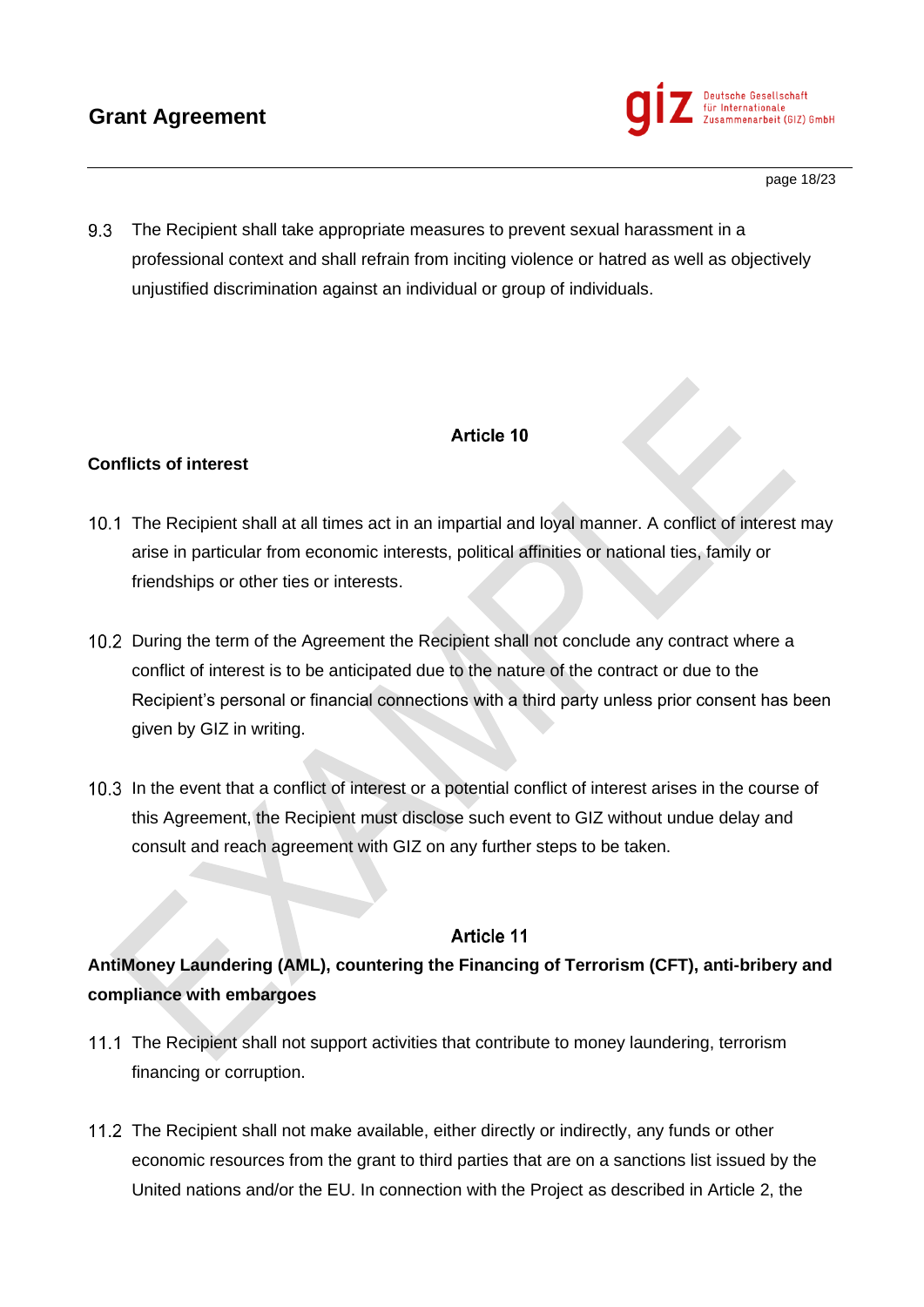

page 19/23

Recipient may only enter into contractual or business relations and/or maintain such relations with third parties that are reliable and to whom no statutory ban on doing business or entering into contracts applies. Furthermore, the Recipient shall comply with any embargoes or any other trade restrictions issued by the United Nations, the EU and/or the Federal Republic of Germany in connection with the implementation of the Project.

- 11.3 The Recipient shall inform GIZ of its own accord of the occurrence of any event that results in the Recipient, any member of its personnel or its management bodies or other governing bodies or any of its shareholders or contractual partners appearing on a sanctions list issued by the United Nations Security Council, the EU or the Federal Republic of Germany. This also applies if the Recipient becomes aware that it or one of the aforementioned individuals appears on any such list.
- 11.4 All forms of corruption are prohibited. In connection with this Agreement, the Recipient may not offer or give any gifts or advantages either directly or through third parties and may not accept or demand such gifts or advantages for itself or for others. Moreover, the Recipient is obliged to undertake suitable and appropriate measures to prevent and fight corruption.
- 11.5 The Recipient shall require all parties involved by the Recipient in implementing the Project to undertake to comply with all the provisions mentioned in this Article 11 during the development of the Project and in connection with the implementation of the Project.
- 11.6 The Recipient shall inform GIZ immediately of the occurrence of any breach of a provision of this Article 11. This shall not affect GIZ's rights pursuant to Article 13.

### **Article 12**

### **Force majeure**

'Force majeure' is an unavoidable event (e.g. natural disaster, outbreak of diseases and epidemics, serious un-rest, war or terrorism) which is unforeseeable by human judgement and experience, cannot be avoided or ren-dered harmless by reasonable economic means and under application of the utmost care, and which prevents one of the Parties' from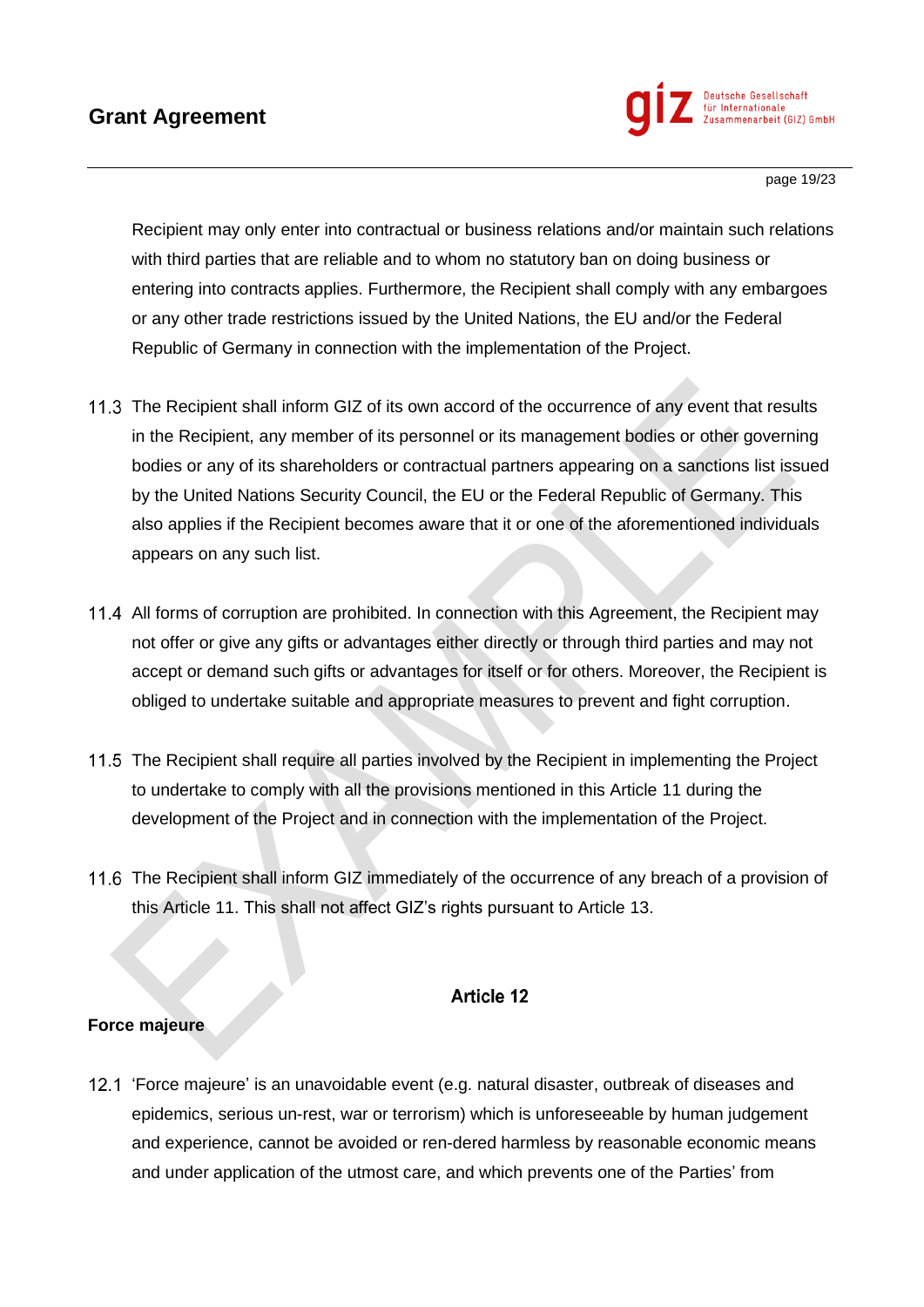

fulfilling any of their obligations under this Agreement. If an event originates from the sphere of responsibility of one of the Parties', this shall not constitute an event of force majeure.

- 12.2 Neither Party to this Agreement shall be held liable for a breach of its obligations under this Agreement if it is prevented from fulfilling such obligations by reason of Force Majeure, provided that the Party affected by such an event has taken all reasonable precautions, due care and sought out reasonable alternative measures with the objective of carrying out the terms and conditions of this Agreement as applicable.
- A Party affected by an event of Force Majeure shall notify the other Party of this as soon as possible and no later than fifteen (15) days upon becoming aware of the implications of the occurrence of the event on the Project measure, providing evidence of the nature and cause of the event, which shall include information about the possibility of returning to normal conditions as soon as possible.

## Article 13

### **Event of default, suspension and termination, repayment**

- 13.1 GIZ shall be entitled to either suspend any or all disbursements if an event of default occurs relating to this Agreement. An event of default shall exist if
	- a) the Recipient is not able to furnish evidence proving the use of the grant for the purpose stipulated in this Agreement;
	- b) goods purchased by the Recipient for the Project and financed from the grant are not used or cease to be used for the purpose of the Agreement;
	- c) the Recipient has violated any of the provisions set out in Article 6 of this Agreement or any other material obligation under this Agreement;
	- d) before conclusion of the Agreement or during its execution, the Recipient has given false information or withheld relevant information affecting the allocation or disbursement of the grant;
	- e) any extraordinary circumstances have arisen which preclude or seriously jeopardise the purpose of the grant, the implementation of the Project, or the performance of the obligations assumed by the Recipient under this Agreement; or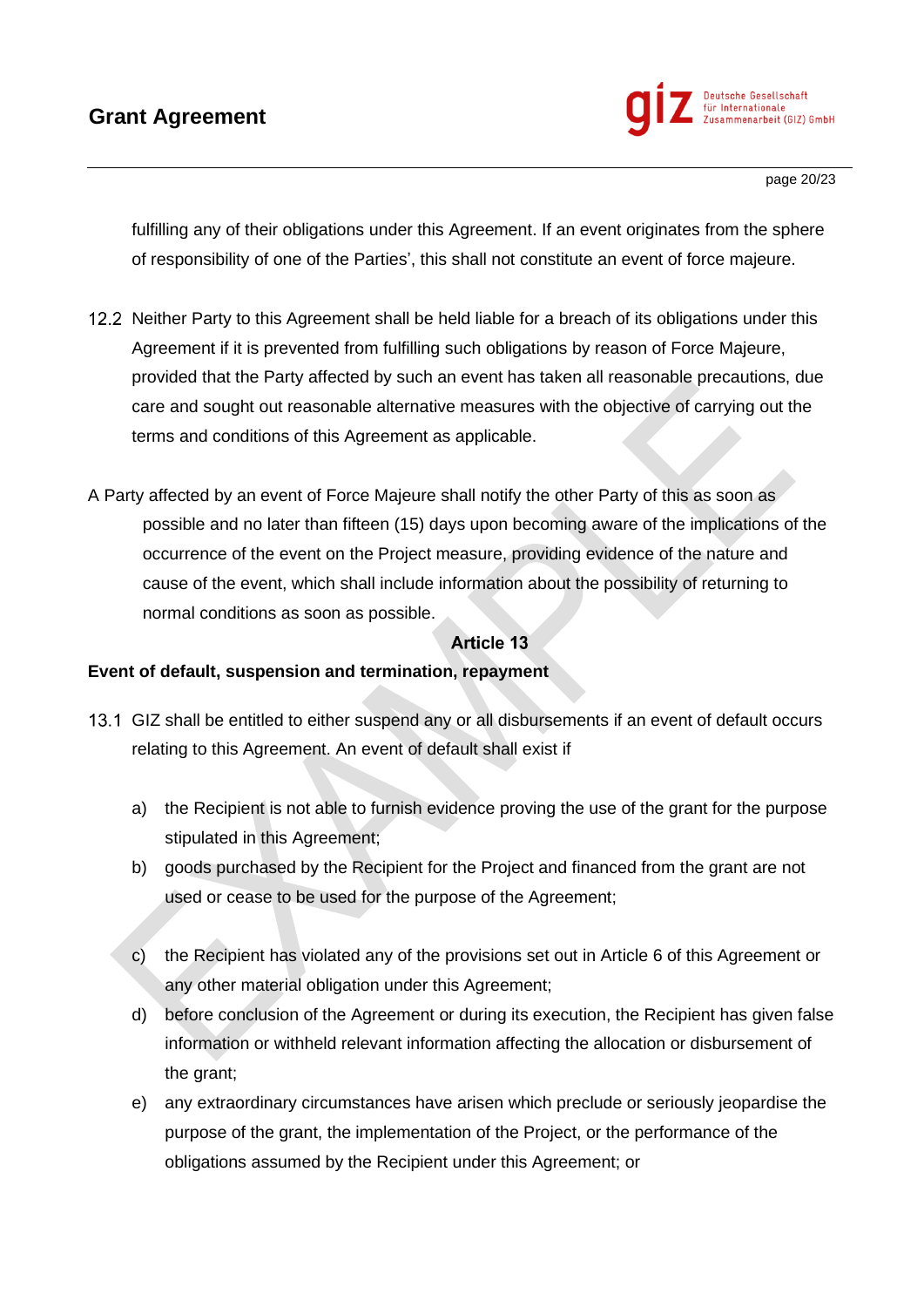

page 21/23

- f) the Government of the Federal Republic of Germany terminates, suspends or modifies the relevant contract with GIZ which forms the basis for this Agreement.
- 13.2 GIZ shall be entitled to terminate this Agreement in part or in full with immediate effect if any of the circumstances referred to in Article 13.1 a) to f) arise. In case any of the circumstances referred to in Article 13.1 a) to d) arise, GIZ shall be entitled to terminate the Agreement with immediate effect if these circumstances have not been remedied within a period to be stipulated by GIZ, which shall, however, not be less than 30 days.
- 13.3 Upon termination of this Agreement, the Recipient shall return to GIZ promptly at GIZ's first request any unused portion of the grant. This includes any unused or reflowed funds including any accrued income, interest or gains associated therewith, for which no further disbursements, liabilities or costs are due to be made or paid by the Recipient. In respect of any part of the grant already disbursed or irrevocably committed by the Recipient in good faith to a third party prior to the notice of termination the repayment will be limited to the amount which has actually been recovered by the Recipient from such third party having exercised all best efforts. The Recipient shall promptly cancel any existing commitments to a third party (e.g. employment contracts, lease contracts, loans). Where Article 13.1 a) applies, in addition to any unused portion of the grant, the Recipient shall repay amounts for which it is unable to furnish evidence of the use for the purpose stipulated in this Agreement. Where Article 13.1 b) applies, in addition to any unused portion of the grant, the amounts related to the goods concerned shall be repaid. The Recipient shall pay interest in a timely manner after GIZ's first request at a rate of 5 percentage points above the respective rate applied by the European Central Bank to its main refinancing transactions p.a. on the repayment amount with respect to Article 13.1 a) to d).

### **Article 14**

### **Final provisions**

14.1 The Annexes to this Agreement constitute integral parts of this Agreement.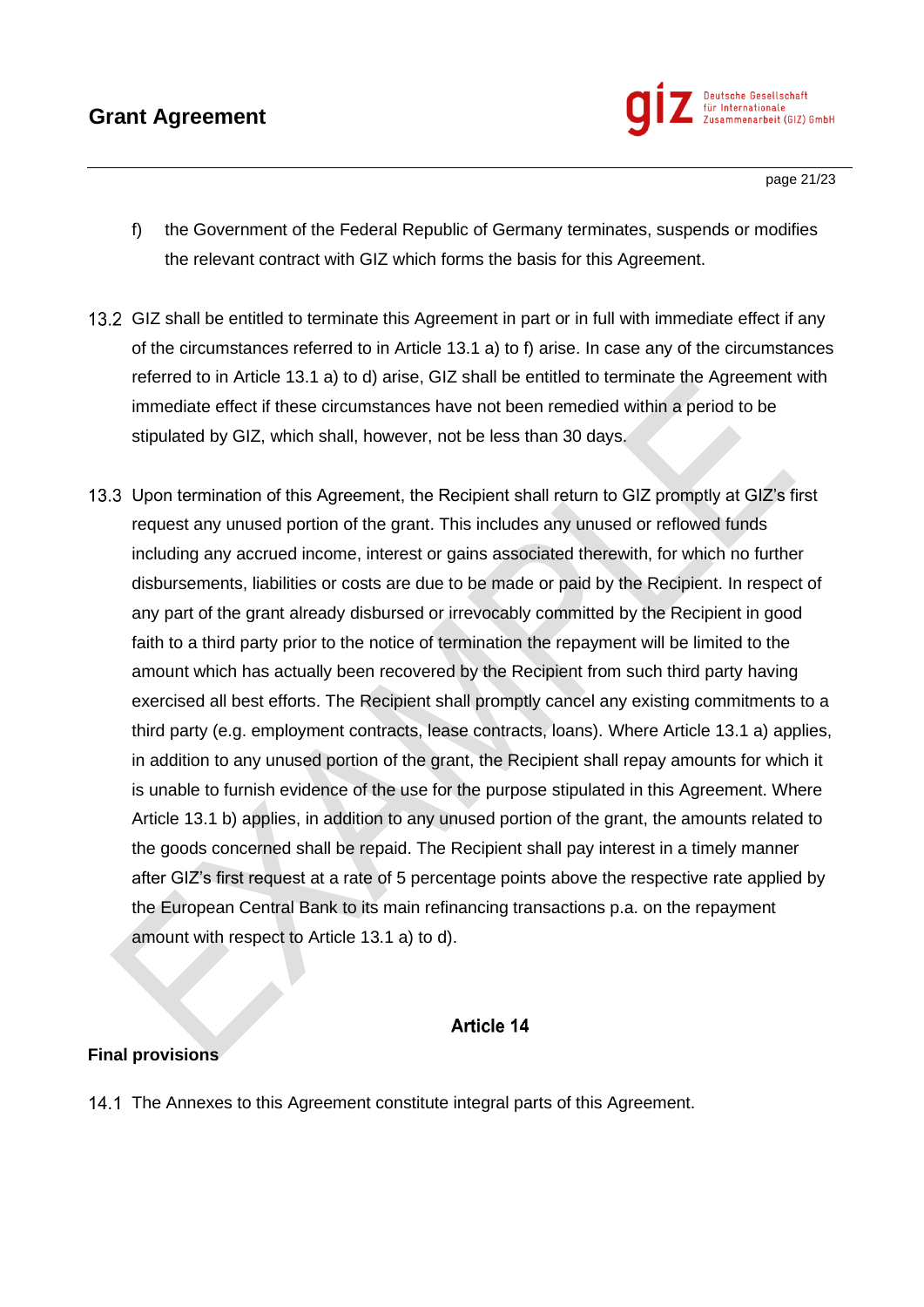# **Grant Agreement**



- If a provision of this Agreement is invalid, this shall not affect the validity of the remaining provisions. Any resulting deficiency shall be remedied by a provision consistent with the purpose and intent of this Agreement.
- 14.3 The Recipient shall not assign or transfer, pledge or mortgage any rights under this Agreement.
- 14.4 This Agreement shall be governed by German law.
- 14.5 Place of performance for payments shall be Frankfurt am Main.
- 14.6 Place of jurisdiction shall be Frankfurt am Main, provided the Recipient is a merchant/trader, a legal entity under public law or a special fund under public law, or has no general place of jurisdiction in Germany. GIZ may also take legal action against the Recipient at the court responsible for the Recipient's place of residence.
- 14.7 In the event that provisions of this Agreement do not support the efficient achievement of the objective defined in Articles 1 and 2 above, GIZ and the Recipient may adjust or amend these provisions by mutual consent at any stage during the implementation of the Project. Amendments and changes to this Agreement, as well as any statements and notices which shall be made under this Agreement, must be made in writing to be valid.

#### Bonn / Eschborn, Date: (Location), Date:

Deutsche Gesellschaft für Recipient's name Internationale Zusammenarbeit (GIZ) GmbH

............................................ ............................................ ............................................ Name Name Name

Contract Management Contract Management

Name